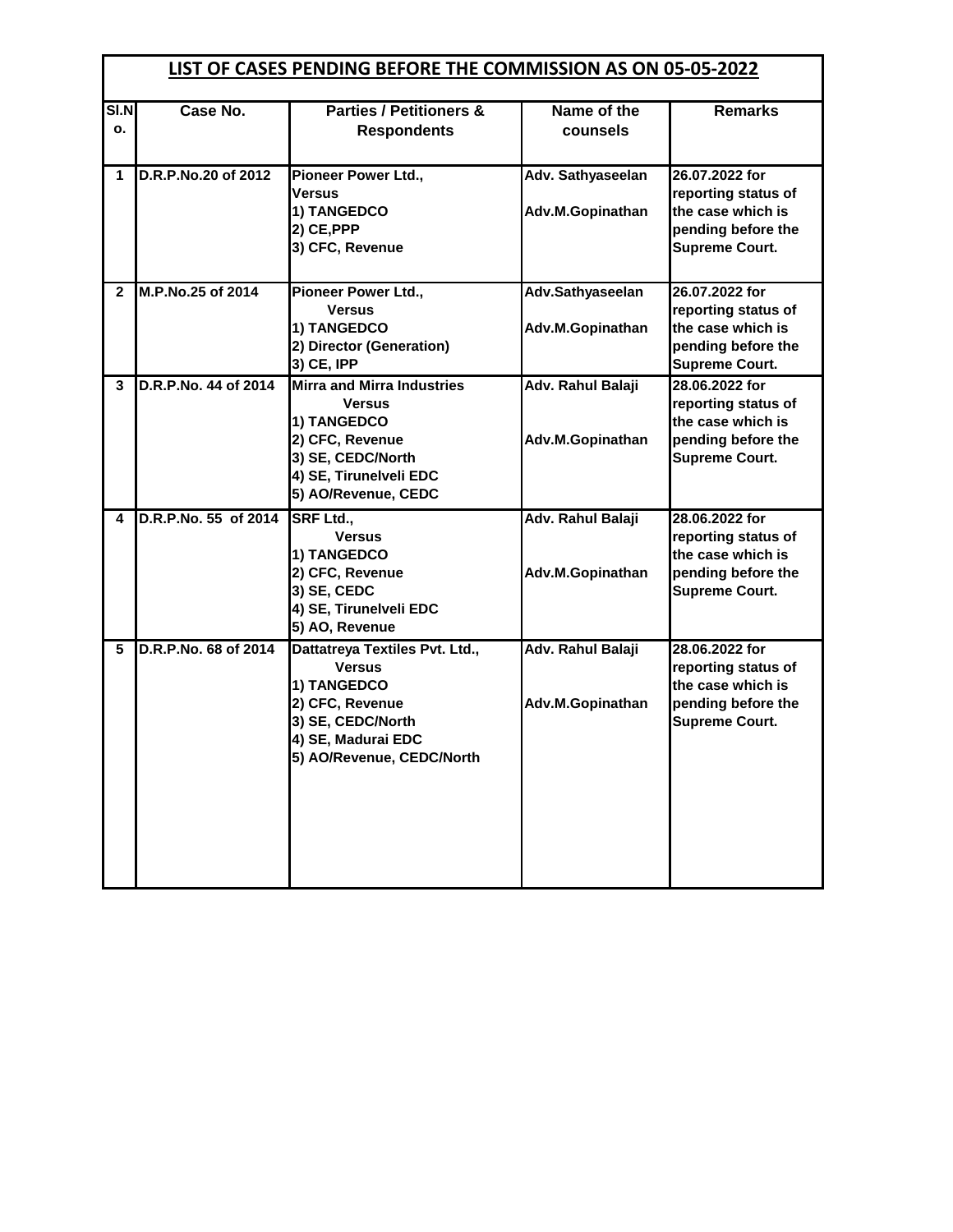| 6 | D.R.P.No. 69 of 2014    | <b>Sundaram Textiles Ltd.,</b><br><b>Versus</b><br>1) TANGEDCO<br>2) CFC, Revenue<br>3) SE, CEDC/North<br>4) SE, Madurai/North<br>5) AO/Revenue, CEDC/North  | Adv. Rahul Balaji<br>Adv.M.Gopinathan                                      | 28.06.2022 for<br>reporting status of<br>the case which is<br>pending before the<br><b>Supreme Court.</b> |
|---|-------------------------|--------------------------------------------------------------------------------------------------------------------------------------------------------------|----------------------------------------------------------------------------|-----------------------------------------------------------------------------------------------------------|
| 7 | D.R.P.No.14 of 2013     | Sri Pathy papers and Board (P)<br>Ltd.,<br><b>Versus</b><br>1) CFC, TANGEDCO<br>2) SE, Virudhunagar EDC                                                      | Adv. R.S.Pandiyaraj<br>Adv. M.Gopinathan                                   | 31.05.2022 for<br>arguments.                                                                              |
| 8 | D.R.P.No.15 of 2013     | Sri Pathy papers and Board (P)<br>Ltd.,<br>Versus<br>1) CFC, TANGEDCO<br>2) SE, Virudhunagar EDC                                                             | Adv. R.S.Pandiyaraj<br>Adv. M.Gopinathan                                   | 31.05.2022 for<br>arguments.                                                                              |
| 9 | D.R.P.No.24 of 2013     | Sree Rangaraj Ispat Indsutries<br>Pvt. Ltd.,<br>Versus<br>1) TANGEDCO<br>2) SE, Dindigul EDC<br>3) DSRM Steels Pvt. Ltd.<br>4) Addl.CE<br>5) TANTRANSCO/SLDC | Adv. Rahul Balaji<br>Adv. M.Gopinathan &<br>Adv. R.S.Pandiyaraj<br>for R-3 | 31.05.2022 for<br>arguments.                                                                              |
|   | 10 D.R.P.No. 32 of 2013 | <b>Suryadev Alloys and Power Pvt.</b><br>Ltd.,<br><b>Versus</b><br>1) TANGEDCO<br>2) CFC, Revenue<br>3) SE, Chennai EDC North                                | <b>Adv. Vinod Kumar</b><br>Adv.M.Gopinathan                                | 17.05.2022 for<br>arguments.                                                                              |
|   | 11 R.P.No.2 of 2013     | <b>Spictex Cotton Mills (P)</b><br><b>Versus</b><br>1) CFC, Revenue<br>2) SE, Udumalpet EDC                                                                  | Adv. R.S.Pandiyaraj<br>Adv. Gopinathan                                     | 31.05.2022 for<br>arguments.                                                                              |
|   | 12 D.R.P.No.5 of 2014   | Saheli Exports Private Ltd.,<br><b>Versus</b><br>1) TANGEDCO<br>2) CFC/Revenue<br>3) Director/Finance<br>4) SE, Nagapattinam EDC                             | <b>Adv. Vinod Kumar</b><br>Adv.M.Gopinathan                                | 14.06.2022 for further<br>arguments of the<br>petitioner                                                  |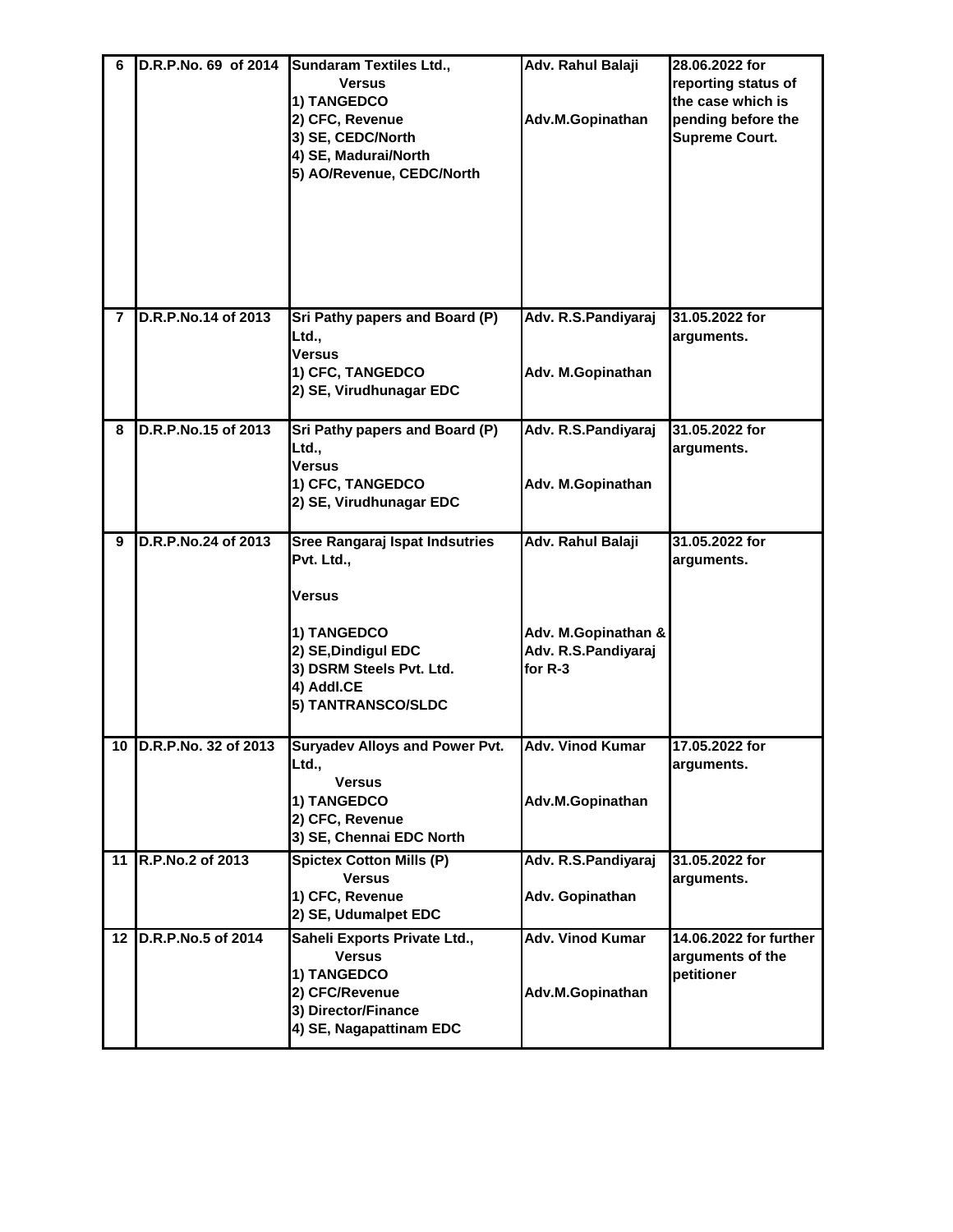| 13 | D.R.P.No. 9 of 2016   | Vijayalakshmi Marketing Pvt.,                 | Adv.R.S.Pandiaraj        | 17.05.2022 for         |
|----|-----------------------|-----------------------------------------------|--------------------------|------------------------|
|    |                       | Ltd.,                                         |                          | arguments.             |
|    |                       | <b>Versus</b>                                 |                          |                        |
|    |                       | 1) CE, NCES, TANGEDCO                         | Adv.M.Gopinathan         |                        |
|    |                       | 2) SE, Edumalpet EDC                          |                          |                        |
|    |                       |                                               |                          |                        |
|    |                       | 3) SE, Tiruppur EDC                           |                          |                        |
|    |                       | 4) SE, Erode EDC                              |                          |                        |
|    | 14 D.R.P.No.1 of 2019 |                                               |                          | 24.05.2022 for         |
|    |                       | Rajshree Sugars & Chemicals Adv. Rahul Balaji |                          |                        |
|    |                       | Ltd.,                                         |                          | arguments of the       |
|    |                       | <b>Versus</b>                                 | Adv.M.Gopinathan         | respondent.            |
|    |                       | 1) TANGEDCO                                   |                          |                        |
|    |                       | 2) CFC, Revenue                               |                          |                        |
|    |                       | 3) CE, NCES                                   |                          |                        |
|    |                       | 4) SE, Villupuram EDC                         |                          |                        |
| 15 | D.R.P.No.2 of 2019    | Rajshree Sugars & Chemicals Adv. Rahul Balaji |                          | 24.05.2022 for         |
|    |                       | Ltd.,                                         |                          | arguments of the       |
|    |                       | <b>Versus</b>                                 | Adv.M.Gopinathan         | respondent.            |
|    |                       | 1) TANGEDCO                                   |                          |                        |
|    |                       | 2) CFC, Revenue                               |                          |                        |
|    |                       | 3) CE, NCES                                   |                          |                        |
|    |                       | 4) SE, Villupuram EDC                         |                          |                        |
| 16 | D.R.P.No.4 of 2019    | Rajshree Sugars & Chemicals Adv. Rahul Balaji |                          | 24.05.2022 for         |
|    |                       | Ltd.,                                         |                          | arguments of the       |
|    |                       | <b>Versus</b>                                 | Adv.M.Gopinathan         | respondent.            |
|    |                       | 1) TANGEDCO                                   |                          |                        |
|    |                       | 2) CFC, Revenue                               |                          |                        |
|    |                       | 3) CE, NCES                                   |                          |                        |
|    |                       | 4) SE, Theni EDC                              |                          |                        |
| 17 | T.A.No.1 of 2019      | 1) Venkateswara<br>Cotton Yarn                |                          | 4th week of April 2022 |
|    |                       | <b>Mills</b>                                  |                          |                        |
|    |                       | 2) TASMA & Ors.                               |                          |                        |
|    |                       | <b>Versus</b>                                 |                          |                        |
|    |                       | 1) GoTN                                       |                          |                        |
|    |                       | 2) TANGEDCO                                   |                          |                        |
|    |                       | 3) TANTRANSCO                                 |                          |                        |
|    |                       | 4) SLDC                                       |                          |                        |
|    | 18 T.L.A.No.1 of 2019 | <b>Star Eco Energy Private Limited</b>        | Thiru.K.G.Rajkumar,      | To be published in     |
|    |                       |                                               | <b>Managing Director</b> | two newspapers.        |
|    |                       |                                               |                          | Thereafter order to be |
|    |                       |                                               |                          | passed.                |
| 19 | D.R.P.No.10 of 2020   | <b>M/s.GMR Generation Assets</b>              | Adv.Rahul Balaji         | To be listed after new |
|    |                       | Limited                                       |                          | <b>Member joins</b>    |
|    |                       | <b>Versus</b>                                 |                          |                        |
|    |                       | <b>TANGEDCO</b>                               | Adv.M.Gopinathan         |                        |
|    |                       |                                               |                          |                        |
| 20 | T.P.No.1 of 2020      | State<br>Load<br><b>Despatch</b>              | Centre Adv.V.Anil Kumar  | Date of further        |
|    |                       | (SLDC)                                        |                          | hearing will be        |
|    |                       |                                               |                          | intimated later.       |
| 21 | M.P.No.39 of 2020     | <b>CFC/Revenue, TANGEDCO</b>                  | Adv.M.Gopinathan         | To be listed for       |
|    |                       | <b>Versus</b>                                 |                          | arguments after        |
|    |                       | (i) Sri Jayavilas Subbaraj & Ors.             |                          | 26.04.2022             |
|    |                       |                                               |                          |                        |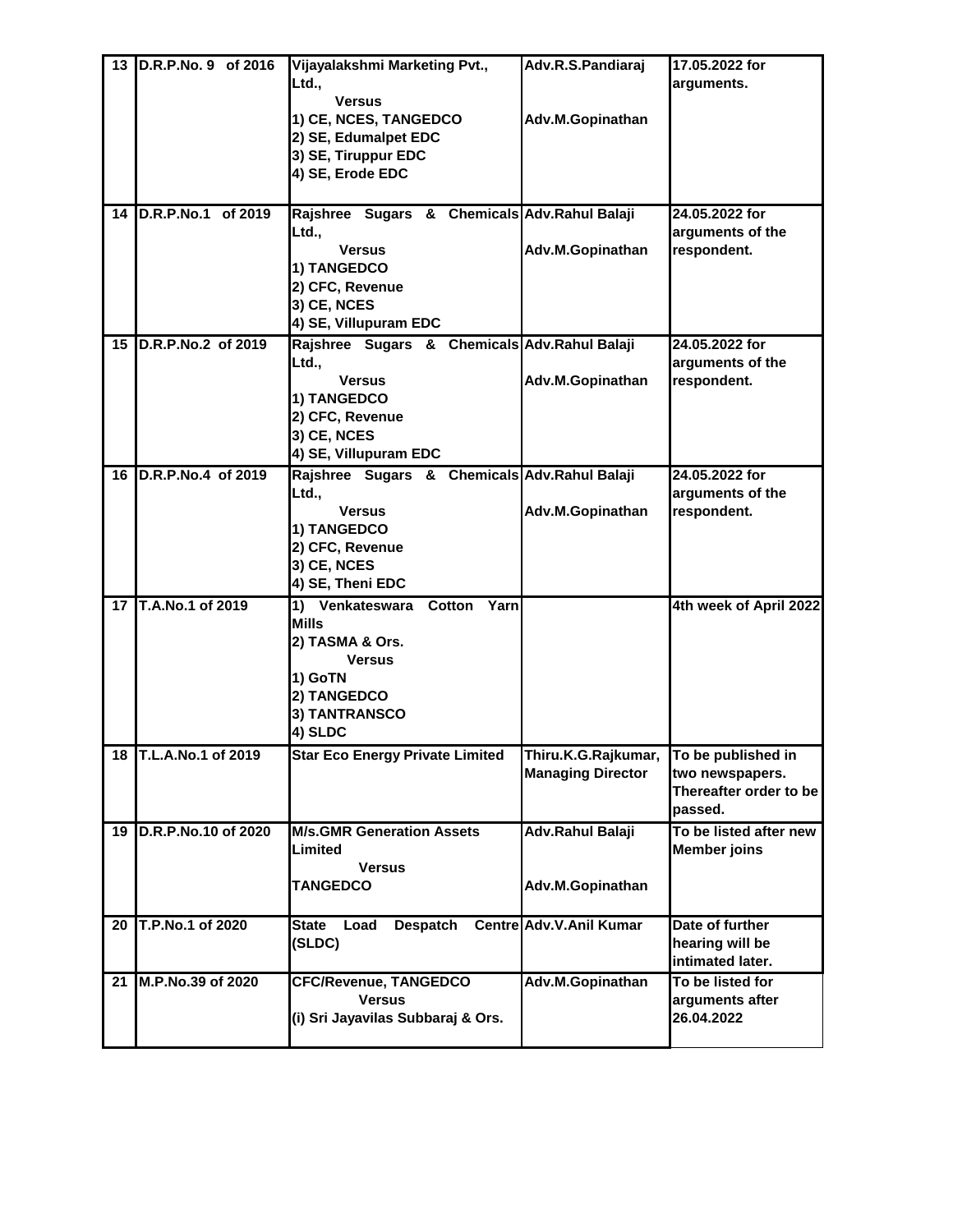|    | 22 M.P.No.3 of 2021                          | <b>M/s.Ambika Cotton Mills Limited</b><br><b>Versus</b><br>(i) Chairman / TANTRANSCO<br>(ii) CMD / TANGEDCO                                                     | Adv.R.S.Pandiyaraj<br>Adv.V.Anil Kumar<br>Adv.M.Gopinathan      | To be listed for<br>arguments after<br>26.04.2022                                   |
|----|----------------------------------------------|-----------------------------------------------------------------------------------------------------------------------------------------------------------------|-----------------------------------------------------------------|-------------------------------------------------------------------------------------|
| 23 | D.R.P.No.5 of 2021                           | M/s.Arkay Energy (Rameswaram)<br>Limited<br><b>Versus</b><br>(i) CMD/TANGEDCO<br>(ii) CE/GTS, TANGEDCO<br>(iii) SE/GTS, Ramnad Circle                           | Adv.Anirudh<br><b>Krishnan</b><br>Adv.M.Gopinathan              | 07.06.2022 for filing<br>detailed counter and<br>for arguments of the<br>petitioner |
| 24 | M.P.No.16 of 2021                            | <b>CE/Commercial, TANGEDCO</b><br><b>Versus</b><br>(i) Sri Jayavilas Subbaraj & Ors.                                                                            | Adv.M.Gopinathan<br>Adv.R.S.Pandiyaraj &<br>Adv.Rahul Balaji    | To be listed for<br>arguments after<br>26.04.2022                                   |
| 25 | R.P.No.1 of 2021<br>in<br>D.R.P.No.8 of 2016 | <b>PTC India Limited</b><br><b>Versus</b><br>(i) MALCO Energy Ltd<br>(ii) CMD/TANGEDCO                                                                          | <b>Adv.Ravi Kishore</b><br>Adv.M.Gopinathan                     | 14.06.2022 for<br>arguments of the<br>respondent                                    |
| 26 | R.P.No.4 of 2021 in<br>R.A.No.3 of 2020      | <b>CE/PPP, TANGEDCO</b><br><b>Versus</b><br>(i) M/s.Ind-Barath Power Gencom<br>Limited<br>(ii) M/s.MALCO Energy Ltd.                                            | Adv.M.Gopinathan                                                | 24.05.2022 for<br>arguments.                                                        |
| 27 | R.P.No.5 of 2021 in<br>D.R.P.No.8 of 2016    | <b>CE/PPP, TANGEDCO</b><br><b>Versus</b><br>(i) M/s.MALCO Energy Ltd.<br>(ii) M/s.PTC India Ltd                                                                 | Adv.M.Gopinathan                                                | 14.06.2022 for<br>arguments.                                                        |
| 28 | M.P.No.47 of 2021                            | M/s.T.R.K.Textile India Pvt.<br>Limited<br><b>Versus</b><br>(i) CE/NCES, TANGEDCO<br>(ii) SE/Palladam EDC                                                       | Adv.R.S.Pandiyaraj<br>Adv.M.Gopinathan                          | 10.05.2022 for<br>arguments.                                                        |
| 29 | M.P.No.37 of 2021                            | M/s.Kamuthi Renewable Energy<br>Limited<br><b>Versus</b><br>(i) CMD/TANGEDCO<br>(ii) CE/NCES<br>(iii)SE/P&C/TANTRANSCO/Mdu<br>(iv) SE/NCES/Tirunelveli          | Adv.Rahul Balaji<br>Adv.M.Gopinathan<br><b>Adv.V.Anil Kumar</b> | 07.06.2022 for<br>arguments.                                                        |
| 30 | D.R.P.No.13 of 2021                          | M/s.EID Parry (India) Limited<br><b>Versus</b><br>i) CMD/TANGEDCO<br>ii) CFC/Revenue, TANGEDCO<br>iii) CE/NCES<br>iv) SE/Cuddalore EDC<br>v) SE/Pudukkottai EDC | Adv.Rahul Balaji<br>Adv.M.Gopinathan                            | 24.05.2022 for<br>arguments of the<br>respondent.                                   |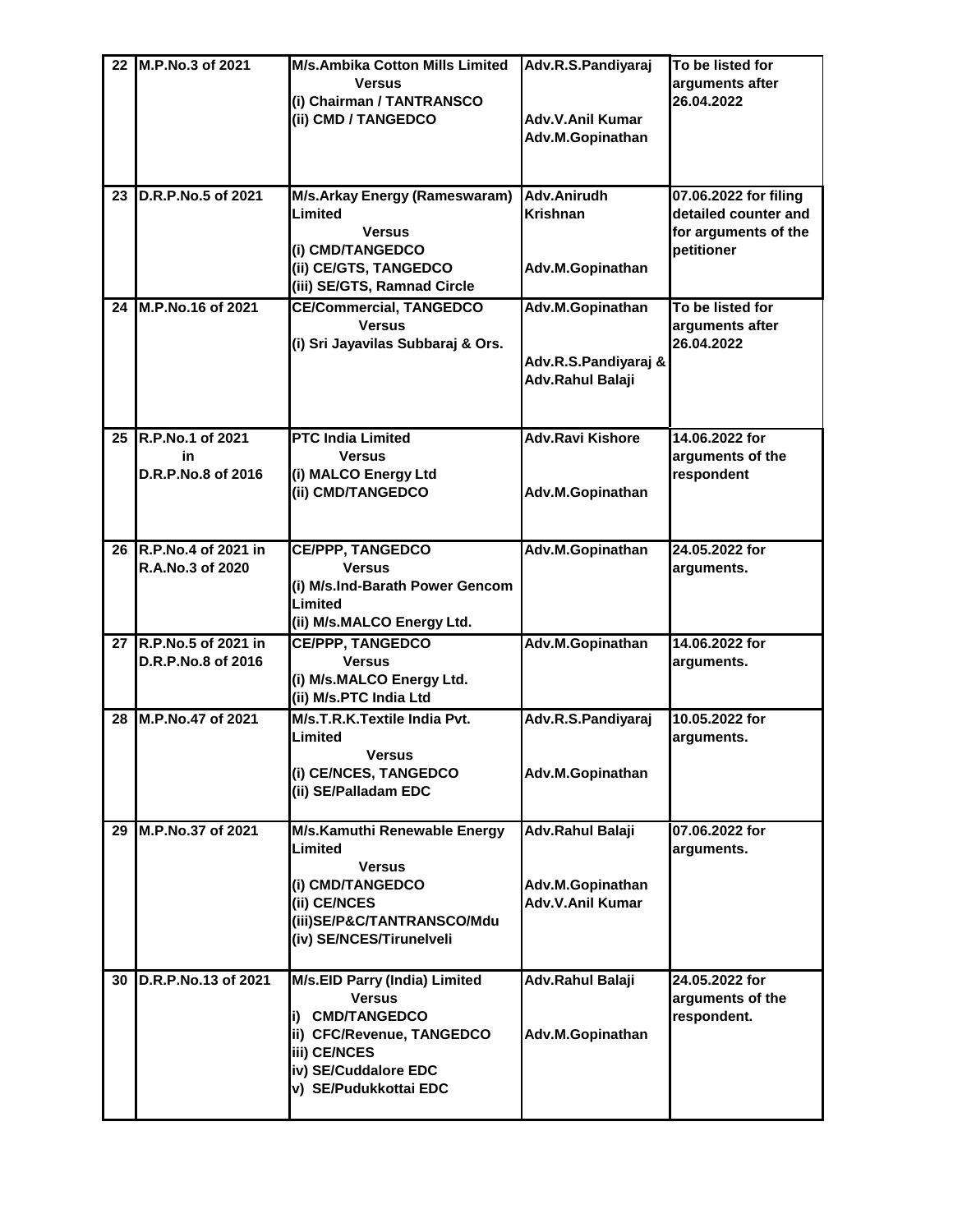| 31 | D.R.P.No.17 of 2021     | M/s.Dharani Sugars & Chemicals Adv.Rahul Balaji                         |                        | 07.06.2022 for               |
|----|-------------------------|-------------------------------------------------------------------------|------------------------|------------------------------|
|    |                         | Limited                                                                 |                        | arguments.                   |
|    |                         | <b>Versus</b>                                                           |                        |                              |
|    |                         | 1) CMD/TANGEDCO                                                         | Adv.M.Gopinathan       |                              |
|    |                         | 2) CFC/Revenue, TANGEDCO                                                |                        |                              |
|    |                         | 3) Director (Fin), TANGEDCO                                             |                        |                              |
|    |                         | 4) Director (Generation)                                                |                        |                              |
|    |                         | 5) SE/Kallakurichi EDC                                                  |                        |                              |
| 32 | <b>R.P.No.6 of 2021</b> | <b>M/s. The Tata Power Company</b>                                      | <b>SKV Law Offices</b> | 17.05.2022 for               |
|    | in                      | Limited                                                                 |                        | arguments.                   |
|    | M.P.No.14 of 2012       | <b>Versus</b>                                                           |                        |                              |
|    |                         | (i) CMD/TANGEDCO                                                        | Adv.M.Gopinathan       |                              |
|    |                         | (ii) SLDC                                                               | Adv.V.Anil Kumar       |                              |
|    |                         | (iii) IWPA                                                              |                        |                              |
|    |                         | (iv) Ushdev Power Holdings Pvt.                                         |                        |                              |
|    |                         | Limited                                                                 |                        |                              |
|    |                         |                                                                         |                        |                              |
|    |                         |                                                                         |                        |                              |
| 33 | R.P.No.7 of 2021<br>in  | Rajah Muthiah Chettiar Charitable Adv.T.Balaji<br>and Educational Trust |                        | 17.05.2022 for<br>arguments. |
|    | M.P.No.25 of 2021       | <b>Versus</b>                                                           |                        |                              |
|    |                         | (i) CMD/TANGEDCO                                                        |                        |                              |
|    |                         | (ii) CFC/Regulatory Cell                                                | Adv.M.Gopinathan       |                              |
|    |                         | (iii) SE/Chengalpattu EDC                                               |                        |                              |
|    |                         |                                                                         |                        |                              |
| 34 | D.R.P.No.18 of 2021     | <b>Amarjothi Spinning Mills Limited</b>                                 | Adv.R.S.Pandiyaraj     | 24.05.2022 for filing        |
|    |                         | <b>Versus</b>                                                           |                        | rejoinder along with         |
|    |                         | (i) CMD/TANGEDCO                                                        |                        | consolidated                 |
|    |                         | (ii) Director /Finance                                                  | Adv.M.Gopinathan       | typedset.                    |
|    |                         | (iii) SE/Theni EDC                                                      |                        |                              |
|    |                         |                                                                         |                        |                              |
| 35 | D.R.P.No.1 of 2022      | M/s.Velathal Spinning Mills Pvt. Adv.R.S.Pandiyaraj                     |                        | 17.05.2022 for               |
|    |                         | Limited                                                                 |                        | arguments.                   |
|    |                         | <b>Versus</b>                                                           |                        |                              |
|    |                         | (i) CMD/TANGEDCO                                                        | Adv.M.Gopinathan       |                              |
|    |                         | (ii) Director/Finance                                                   |                        |                              |
|    |                         | (iii) SE/Palladam EDC                                                   |                        |                              |
|    |                         | (iv) SE/Tirunelveli EDC                                                 |                        |                              |
| 36 | T.A.No.1 of 2022        | M/s.Sundaram Clayton Limited                                            |                        | 10.05.2022 for               |
|    |                         |                                                                         |                        | hearing.                     |
|    |                         | <b>Versus</b>                                                           |                        |                              |
|    |                         | (i) Chairman / TANGEDCO                                                 | Adv.M.Gopinathan       |                              |
|    |                         | (ii) SE/Chennai EDC/West<br>(iii) Arkay Energy (Rameswaram)             |                        |                              |
|    |                         | Limited                                                                 |                        |                              |
| 37 | T.A.No.2 of 2022        | <b>M/s.Sundaram Clayton Limited</b>                                     |                        | 10.05.2022 for               |
|    |                         |                                                                         |                        | hearing.                     |
|    |                         | <b>Versus</b>                                                           |                        |                              |
|    |                         | (i) Chairman / TANGEDCO                                                 | Adv.M.Gopinathan       |                              |
|    |                         | (ii) SE/Chennai EDC/West                                                |                        |                              |
|    |                         | (iii) Arkay Energy (Rameswaram)                                         |                        |                              |
|    |                         | Limited                                                                 |                        |                              |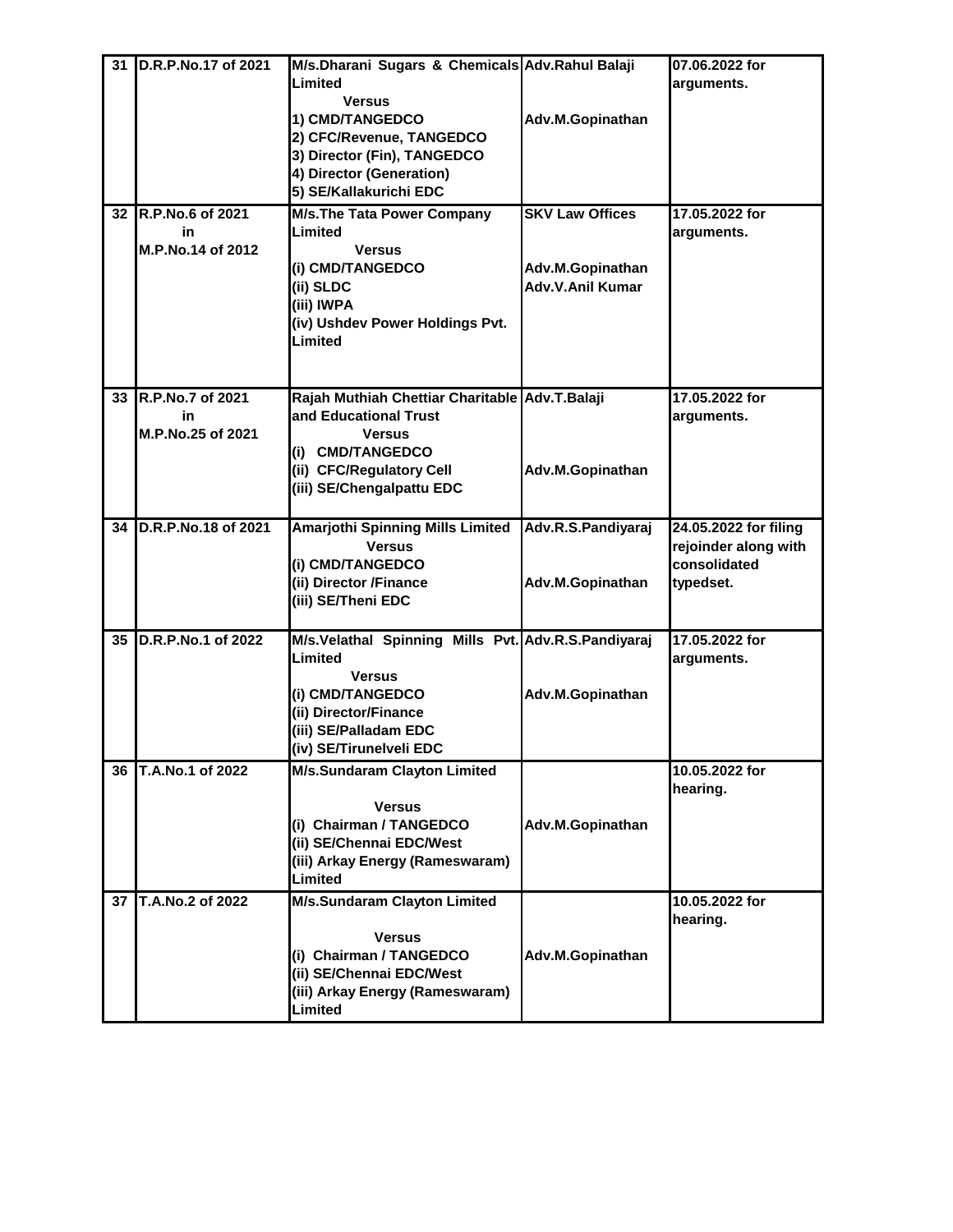| 38<br>39 | T.A.No.3 of 2022<br>T.A.No.4 of 2022 | <b>M/s.Sundaram Clayton Limited</b><br><b>Versus</b><br>(i) Chairman / TANGEDCO<br>(ii) SE/Dharmapuri EDC<br>(iii) Arkay Energy (Rameswaram)<br>Limited<br><b>M/s.Lucas TVS Limited</b>                                                   | Adv.M.Gopinathan                       | 10.05.2022 for<br>hearing.<br>10.05.2022 for |
|----------|--------------------------------------|-------------------------------------------------------------------------------------------------------------------------------------------------------------------------------------------------------------------------------------------|----------------------------------------|----------------------------------------------|
|          |                                      | <b>Versus</b><br>(i) Chairman / TANGEDCO<br>(ii) SE/Chennai EDC/West<br>(iii) Arkay Energy (Rameswaram)<br>Limited                                                                                                                        | Adv.M.Gopinathan                       | hearing.                                     |
| 40       | T.A.No.5 of 2022                     | <b>M/s.Sundaram Fasteners Limited</b><br><b>Versus</b><br>(i) Chairman / TANGEDCO<br>(ii) SE/Chennai EDC/West<br>(iii) Arkay Energy (Rameswaram)<br>Limited                                                                               | Adv.M.Gopinathan                       | 10.05.2022 for<br>hearing.                   |
| 41       | T.A.No.6 of 2022                     | <b>Tamil Nadu Power Producers'</b><br><b>Association</b><br><b>Versus</b><br>(i) Chairman / TANTRANSCO<br>(ii) MD/TANTRANSCO<br>(iii) Director /operations<br>(iv) SE/Commercial<br>Division/SLDC/TANTRANSCO<br>(v) Director/Distribution | Adv.V.Anil Kumar &<br>Adv.M.Gopinathan | 17.05.2022 for<br>arguments.                 |
| 42       | T.A.No.7 of 2022                     | Kamachi Industries Limited<br><b>Versus</b><br>(i) Chairman / TANTRANSCO<br>(ii) MD/TANTRANSCO<br>(iii) CE/Grid Operations<br>(iv) Director/Operations<br>(v) Director/Distribution<br>(vi) SE/Chennai EDC/North                          | Adv.V.Anil Kumar &<br>Adv.M.Gopinathan | 17.05.2022 for<br>arguments.                 |
| 43       | T.A.No.8 of 2022                     | <b>M/s.ARS Energy Pvt. Limited</b><br><b>Versus</b><br>(i) Chairman / TANTRANSCO<br>(ii) MD/TANTRANSCO<br>(iii) CE/Grid Operations<br>(iv) Director/Operations<br>(v) Director/Distribution<br>(vi) SE/Chennai EDC/North                  | Adv.V.Anil Kumar &<br>Adv.M.Gopinathan | 17.05.2022 for<br>arguments.                 |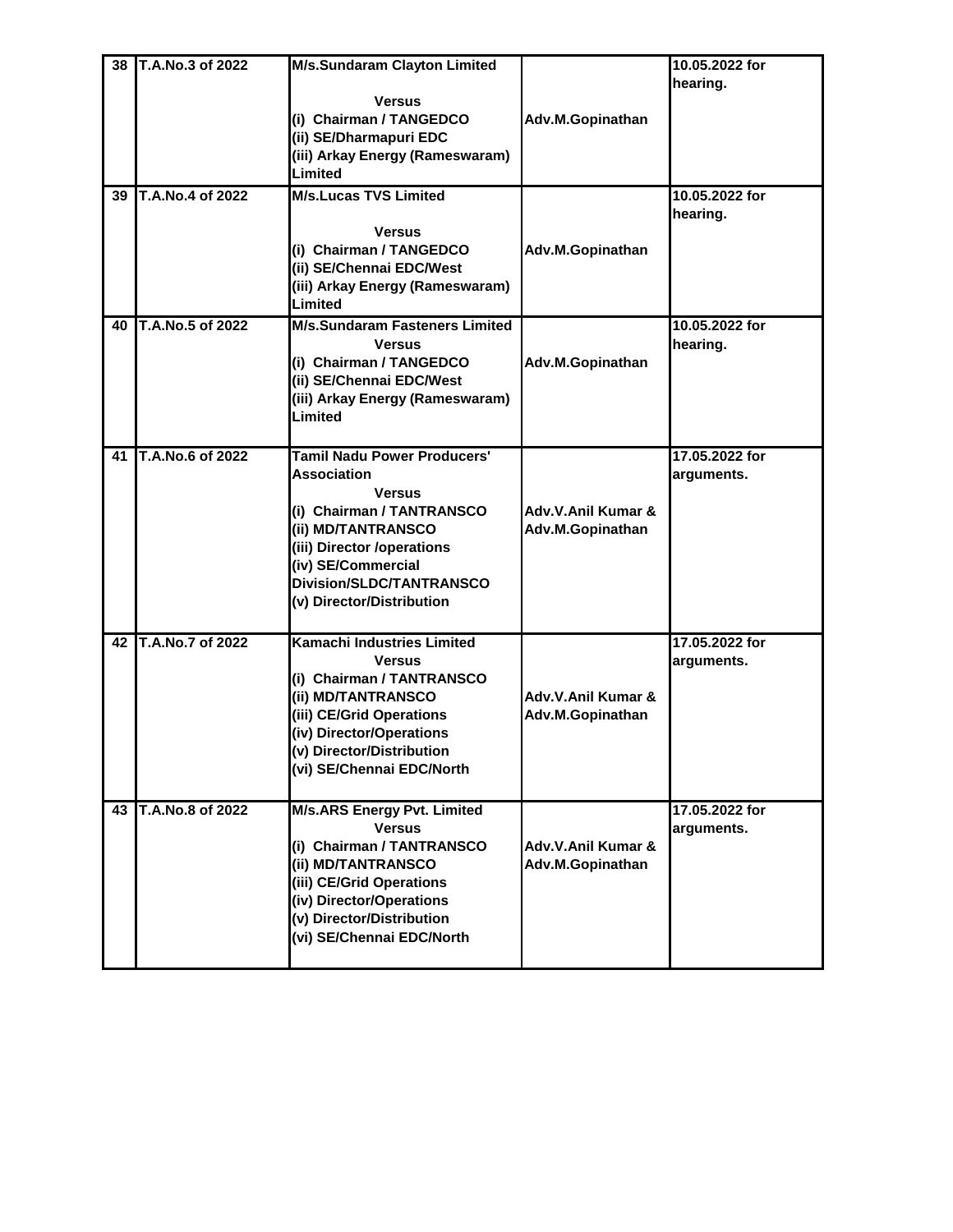| 44 | T.A.No.9 of 2022  | <b>Suryadev Alloys &amp; Powers Pvt.</b> |                    | 17.05.2022 for          |
|----|-------------------|------------------------------------------|--------------------|-------------------------|
|    |                   | Limited                                  |                    | arguments.              |
|    |                   | <b>Versus</b>                            | Adv.V.Anil Kumar & |                         |
|    |                   | (i) Chairman / TANGEDCO                  | Adv.M.Gopinathan   |                         |
|    |                   | (ii) MD/TANTRANSCO                       |                    |                         |
|    |                   | (iii) CE/Grid Operations                 |                    |                         |
|    |                   | (iv) Director/Operations                 |                    |                         |
|    |                   | (v) Director/Distribution                |                    |                         |
|    |                   | (vi) SE/Chennai EDC/North                |                    |                         |
|    |                   |                                          |                    |                         |
| 45 | T.A.No.10 of 2022 | <b>Tulsyan NEC Limited</b>               |                    | 17.05.2022 for          |
|    |                   | <b>Versus</b>                            |                    | arguments.              |
|    |                   | (i) Chairman/TANTRANSCO                  | Adv.V.Anil Kumar & |                         |
|    |                   | (ii) MD/TANTRANSCO                       | Adv.M.Gopinathan   |                         |
|    |                   | (iii) CE/Grid Operations                 |                    |                         |
|    |                   | (iv) Director/Operations                 |                    |                         |
|    |                   | (v) Director/Distribution                |                    |                         |
|    |                   | (vi) SE/Chennai EDC/North                |                    |                         |
|    |                   |                                          |                    |                         |
| 46 | T.A.No.11 of 2022 | <b>Kamachi Industries Limited</b>        |                    | 17.05.2022 for          |
|    |                   | <b>Versus</b>                            |                    | arguments.              |
|    |                   | (i) Chairman/TANTRANSCO                  | Adv.V.Anil Kumar & |                         |
|    |                   | (ii) MD/TANTRANSCO                       | Adv.M.Gopinathan   |                         |
|    |                   | (iii) CE/Grid Operations                 |                    |                         |
|    |                   | (iv) Director/Operations                 |                    |                         |
|    |                   | (v) Director/Distribution                |                    |                         |
|    |                   | (vi) SE/Chennai EDC/North                |                    |                         |
|    |                   |                                          |                    |                         |
| 47 | T.A.No.12 of 2022 | <b>OPG Power Generation Pvt.</b>         |                    | 17.05.2022 for          |
|    |                   | Limited                                  |                    | arguments.              |
|    |                   | <b>Versus</b>                            |                    |                         |
|    |                   | (i) Chairman/TANTRANSCO                  | Adv.V.Anil Kumar & |                         |
|    |                   | (ii) MD/TANTRANSCO                       | Adv.M.Gopinathan   |                         |
|    |                   | (iii) CE/Grid Operations                 |                    |                         |
|    |                   | (iv) Director/Operations                 |                    |                         |
|    |                   | (v) Director/Distribution                |                    |                         |
|    |                   | (vi) SE/Chennai EDC/North                |                    |                         |
|    |                   |                                          |                    |                         |
| 48 | T.A.No.13 of 2022 | <b>Tamil Nadu Newsprint and Paper</b>    |                    | 14.06.2022 for          |
|    |                   | Limited                                  |                    | arguments.              |
|    |                   | <b>Versus</b>                            |                    |                         |
|    |                   | (i) Chairman/TANGEDCO                    | Adv.M.Gopinathan   |                         |
|    |                   | (ii) CFC/Revenue                         |                    |                         |
|    |                   | (iii) Director/Finance                   |                    |                         |
|    |                   | (iv) SE/Karur EDC                        |                    |                         |
| 49 | T.A.No.14 of 2022 | M/s.A.R.S.Metals Limited                 |                    | 14.06.2022 for filing   |
|    |                   | <b>Versus</b>                            |                    | counter and             |
|    |                   | (i) CMD/TANGEDCO                         |                    | arguments, subject to   |
|    |                   | (ii) SE/CEDC/North                       | Adv.M.Gopinathan   | payment of court fees   |
|    |                   |                                          |                    | as applicable at the    |
|    |                   |                                          |                    | time of transfer by the |
|    |                   |                                          |                    | Hon'ble High Court.     |
|    |                   |                                          |                    |                         |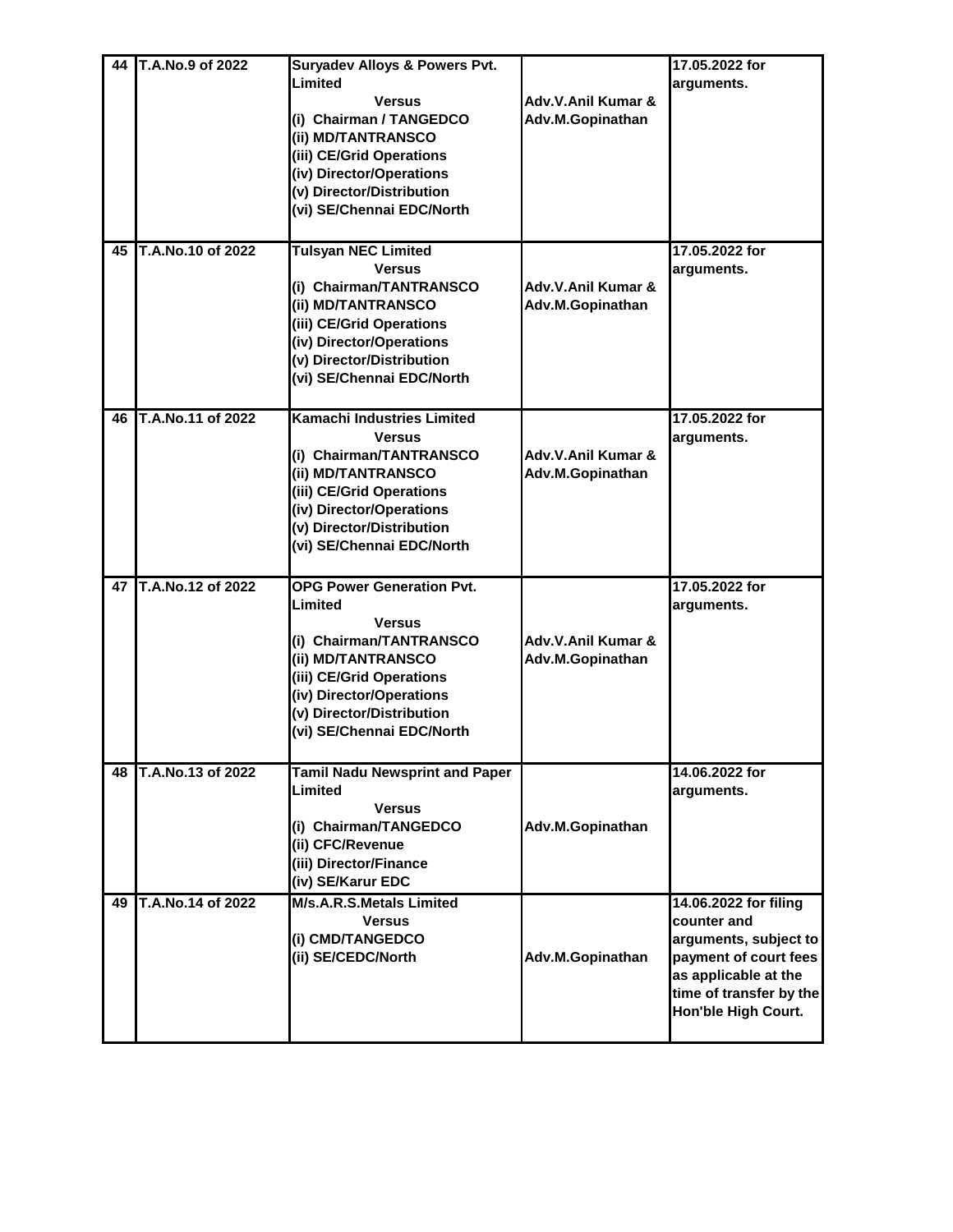| 50 | T.A.No.15 of 2022 | <b>M/s.Biomass Power Producers'</b> |                  | 14.06.2022 for        |
|----|-------------------|-------------------------------------|------------------|-----------------------|
|    |                   | <b>Association Tamil Nadu</b>       |                  | arguments.            |
|    |                   | <b>Versus</b>                       |                  |                       |
|    |                   |                                     |                  |                       |
|    |                   | (i) CMD/TANGEDCO                    | Adv.M.Gopinathan |                       |
|    |                   | (ii) CFC/Revenue                    |                  |                       |
|    |                   | (iii) Director /Finance             |                  |                       |
|    |                   |                                     |                  |                       |
| 51 | T.A.No.16 of 2022 | <b>M/s.Cauvery Power Generation</b> |                  | 14.06.2022 for filing |
|    |                   | Chennai Pvt. Limited                |                  | counter and           |
|    |                   | <b>Versus</b>                       |                  | arguments.            |
|    |                   | (i) CMD/TANGEDCO                    | Adv.M.Gopinathan |                       |
|    |                   | (ii) CFC/Revenue                    |                  |                       |
|    |                   |                                     |                  |                       |
|    |                   | (iii) Director /Finance             |                  |                       |
|    |                   | (iv) SE/Chennai EDC/North           |                  |                       |
|    |                   |                                     |                  |                       |
|    |                   |                                     |                  |                       |
| 52 | T.A.No.17 of 2022 | M/s.Suryadev Alloys and Power       |                  | 14.06.2022 for        |
|    |                   | Pvt. Limited                        |                  | arguments.            |
|    |                   | <b>Versus</b>                       |                  |                       |
|    |                   | (i) CMD/TANGEDCO                    | Adv.M.Gopinathan |                       |
|    |                   | (ii) CFC/Revenue                    |                  |                       |
|    |                   | (iii) Director /Finance             |                  |                       |
|    |                   | (iv) SE/Chennai EDC/North           |                  |                       |
|    |                   |                                     |                  |                       |
| 53 | T.A.No.18 of 2022 | M/s.OPG Renewable Energy Pvt.       |                  | 14.06.2022 for        |
|    |                   | Limited                             |                  |                       |
|    |                   |                                     |                  | arguments.            |
|    |                   | <b>Versus</b>                       |                  |                       |
|    |                   | (i) CMD/TANGEDCO                    | Adv.M.Gopinathan |                       |
|    |                   | (ii) CFC/Revenue                    |                  |                       |
|    |                   | (iii) Director /Finance             |                  |                       |
|    |                   | (iv) SE/Chennai EDC/North           |                  |                       |
|    |                   |                                     |                  |                       |
| 54 | T.A.No.19 of 2022 | M/s.OPG Renewable Energy Pvt.       |                  | 14.06.2022 for        |
|    |                   | Limited                             |                  | arguments.            |
|    |                   | <b>Versus</b>                       |                  |                       |
|    |                   | (i) CMD/TANGEDCO                    | Adv.M.Gopinathan |                       |
|    |                   | (ii) CFC/Revenue                    |                  |                       |
|    |                   | (iii) Director /Finance             |                  |                       |
|    |                   | (iv) SE/Chennai EDC/North           |                  |                       |
|    |                   |                                     |                  |                       |
| 55 | T.A.No.20 of 2022 | <b>M/s.Sree Rengaraj Ispat</b>      |                  | 14.06.2022 for        |
|    |                   | <b>Industries Limited</b>           |                  | arguments.            |
|    |                   | <b>Versus</b>                       |                  |                       |
|    |                   | (i) CMD/TANGEDCO                    | Adv.M.Gopinathan |                       |
|    |                   | (ii) CFC/Revenue                    |                  |                       |
|    |                   | (iii) Director /Finance             |                  |                       |
|    |                   | (iv) SE/Erode EDC                   |                  |                       |
|    |                   |                                     |                  |                       |
| 56 | T.A.No.21 of 2022 | M/s.Sree Rengaraj Ispat             |                  | 14.06.2022 for        |
|    |                   | <b>Industries Limited</b>           |                  | arguments.            |
|    |                   | <b>Versus</b>                       |                  |                       |
|    |                   | (i) CMD/TANGEDCO                    | Adv.M.Gopinathan |                       |
|    |                   | (ii) CFC/Revenue                    |                  |                       |
|    |                   | (iii) Director /Finance             |                  |                       |
|    |                   | (iv) SE/Erode EDC                   |                  |                       |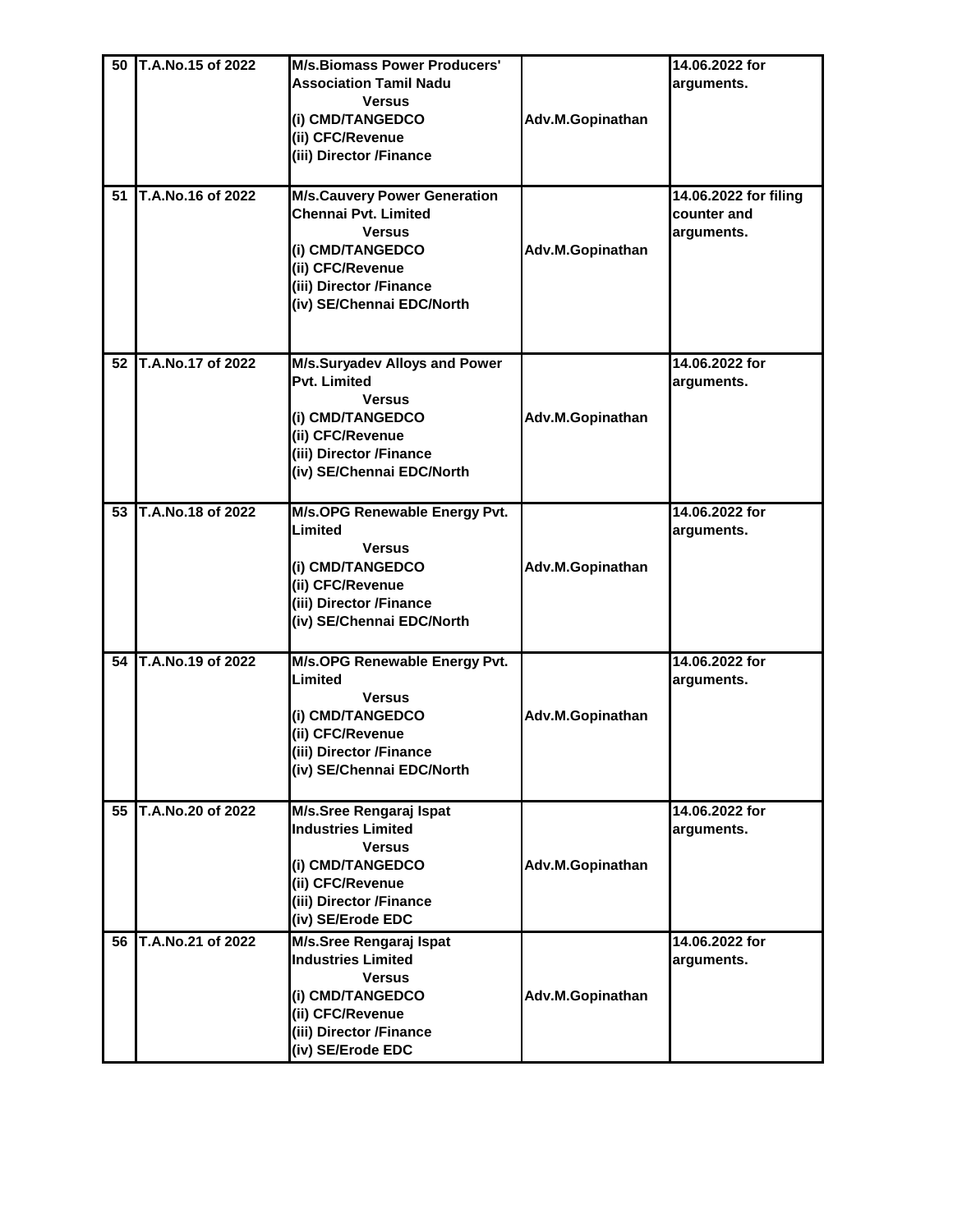| 57 | T.A.No.22 of 2022 |                                                  |                  | 14.06.2022 for filing |
|----|-------------------|--------------------------------------------------|------------------|-----------------------|
|    |                   | M/s.Bhatia Coke & Energy<br>Limited              |                  |                       |
|    |                   |                                                  |                  | counter and           |
|    |                   | <b>Versus</b>                                    |                  | arguments.            |
|    |                   | (i) CMD/TANGEDCO                                 | Adv.M.Gopinathan |                       |
|    |                   | (ii) CFC/Revenue                                 |                  |                       |
|    |                   | (iii) Director /Finance                          |                  |                       |
|    |                   | (iv) SE/Chennai EDC                              |                  |                       |
| 58 | T.A.No.23 of 2022 | M/s.Chettinad Cement Corpn.                      |                  | 14.06.2022 for        |
|    |                   | Limited                                          |                  | arguments.            |
|    |                   | Versus                                           |                  |                       |
|    |                   | (i) CMD/TANGEDCO                                 | Adv.M.Gopinathan |                       |
|    |                   | (ii) CFC/Revenue                                 |                  |                       |
|    |                   | (iii) Director /Finance                          |                  |                       |
|    |                   | (iv) SE/Dindigul EDC                             |                  |                       |
|    |                   |                                                  |                  |                       |
| 59 | T.A.No.24 of 2022 | M/s.Chettinad Cement Corpn.                      |                  | 14.06.2022 for        |
|    |                   | Limited                                          |                  | arguments.            |
|    |                   | <b>Versus</b>                                    |                  |                       |
|    |                   | (i) CMD/TANGEDCO                                 | Adv.M.Gopinathan |                       |
|    |                   | (ii) CFC/Revenue                                 |                  |                       |
|    |                   | (iii) Director /Finance                          |                  |                       |
|    |                   | (iv) SE/Dindigul EDC                             |                  |                       |
| 60 | T.A.No.25 of 2022 | <b>M/s.Chettinad Cement Corpn.</b>               |                  | 14.06.2022 for        |
|    |                   | Limited                                          |                  | arguments.            |
|    |                   | <b>Versus</b>                                    |                  |                       |
|    |                   | (i) CMD/TANGEDCO                                 | Adv.M.Gopinathan |                       |
|    |                   | (ii) CFC/Revenue                                 |                  |                       |
|    |                   |                                                  |                  |                       |
|    |                   | (iii) Director /Finance                          |                  |                       |
|    |                   | (iv) SE/Dindigul EDC                             |                  |                       |
| 61 | T.A.No.26 of 2022 | <b>M/s.Tulsyan NEC Limited</b>                   |                  | 14.06.2022 for filing |
|    |                   | <b>Versus</b>                                    |                  | counter and           |
|    |                   | (i) CMD/TANGEDCO                                 |                  | arguments.            |
|    |                   | (ii) A.O./Revenue                                | Adv.M.Gopinathan |                       |
|    |                   |                                                  |                  |                       |
| 62 | T.A.No.27 of 2022 | <b>M/s.Rajshree Sugars &amp; Chemicals</b>       |                  | 14.06.2022 for        |
|    |                   | Limited                                          |                  | arguments.            |
|    |                   | <b>Versus</b>                                    |                  |                       |
|    |                   | (i) CMD/TANGEDCO                                 | Adv.M.Gopinathan |                       |
|    |                   | (ii) CFC/Revenue                                 |                  |                       |
|    |                   | (iii) Director (Finance)                         |                  |                       |
|    |                   | (iv) SE/Villupuram EDC                           |                  |                       |
| 63 | T.A.No.28 of 2022 | M/s.Rajshree Sugars & Chemicals Adv.Rahul Balaji |                  | 14.06.2022 for        |
|    |                   | Limited                                          |                  | arguments.            |
|    |                   | <b>Versus</b>                                    |                  |                       |
|    |                   | (i) CMD/TANGEDCO                                 | Adv.M.Gopinathan |                       |
|    |                   | (ii) CFC/Revenue                                 |                  |                       |
|    |                   | (iii) Director (Finance)                         |                  |                       |
|    |                   |                                                  |                  |                       |
|    |                   | (iv) SE/Villupuram EDC                           |                  |                       |
| 64 | T.A.No.29 of 2022 | <b>M/s.Sesa Sterlite Limited</b>                 | Adv.Rahul Balaji | 14.06.2022 for        |
|    |                   | <b>Versus</b>                                    |                  | arguments.            |
|    |                   | (i) CMD/TANGEDCO                                 |                  |                       |
|    |                   | (ii) CFC/Revenue                                 | Adv.M.Gopinathan |                       |
|    |                   | (iii) Director (Finance)                         |                  |                       |
|    |                   | (iv) SE/Tuticorin EDC                            |                  |                       |
|    |                   | (v) AO/Revenue                                   |                  |                       |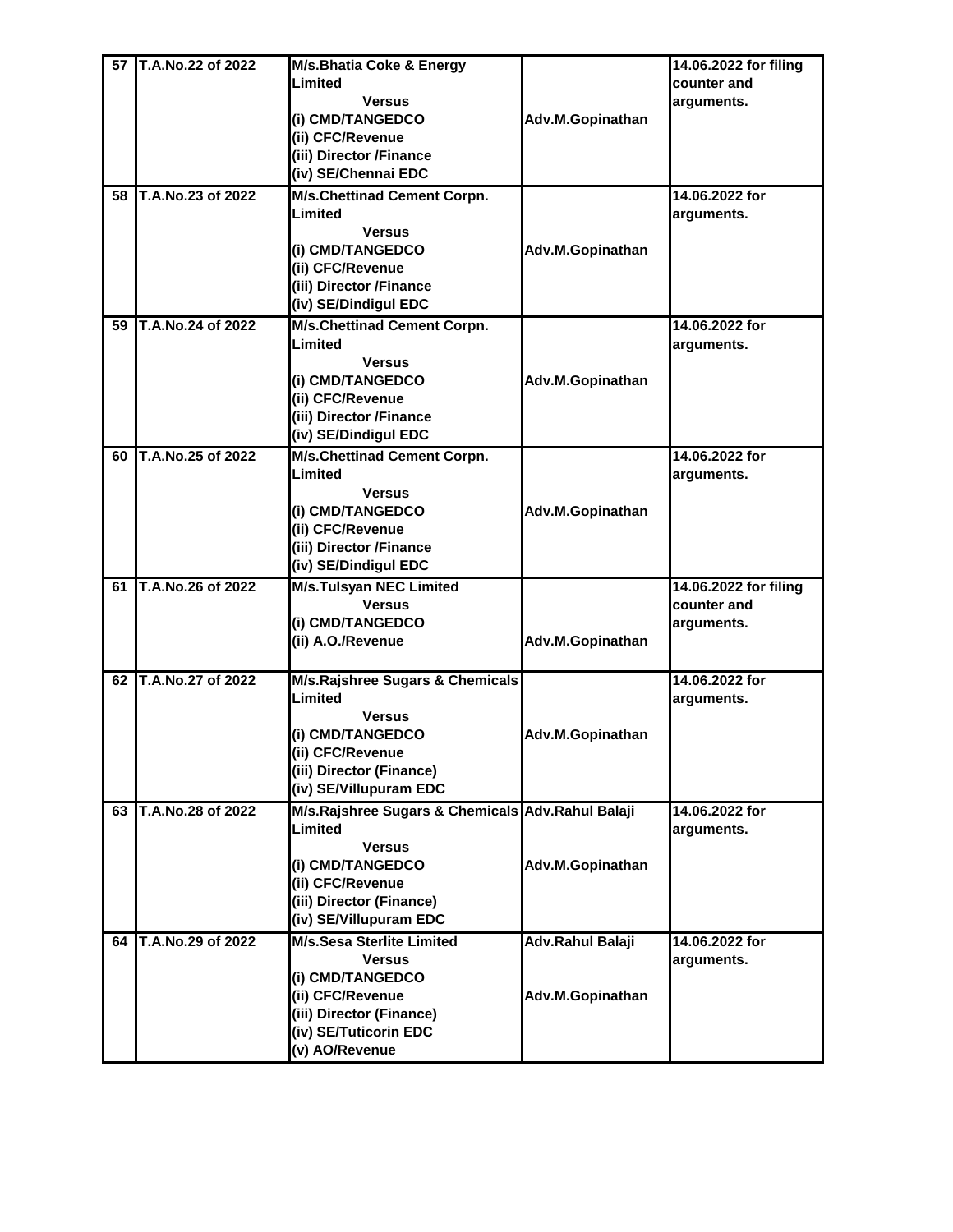| 65 | T.A.No.30 of 2022 | M/s.Kamachi Sponge & Power                       | Adv.M.A.Mudimanna       | 14.06.2022 for        |
|----|-------------------|--------------------------------------------------|-------------------------|-----------------------|
|    |                   | Corpn. Limited                                   | n                       | arguments.            |
|    |                   | <b>Versus</b>                                    |                         |                       |
|    |                   | (i) CMD/TANGEDCO                                 |                         |                       |
|    |                   | (ii) SE/Chennai EDC/North                        |                         |                       |
|    |                   |                                                  | Adv.M.Gopinathan        |                       |
|    |                   |                                                  |                         |                       |
| 66 | T.A.No.31 of 2022 | M/s.Kamachi Sponge & Power                       | Adv.M.A.Mudimanna       | 14.06.2022 for        |
|    |                   | Corpn. Limited                                   | n                       | arguments.            |
|    |                   | <b>Versus</b>                                    |                         |                       |
|    |                   | (i) CMD/TANGEDCO                                 |                         |                       |
|    |                   | (ii) SE/Chennai EDC/North                        | Adv.M.Gopinathan        |                       |
|    |                   |                                                  |                         |                       |
| 67 | T.A.No.32 of 2022 | <b>M/s.TCP Limited</b>                           | Adv.Rahul Balaji        | 14.06.2022 for        |
|    |                   | <b>Versus</b>                                    |                         | arguments.            |
|    |                   | (i) CMD/TANGEDCO                                 |                         |                       |
|    |                   | (ii) CFC/Revenue                                 | Adv.M.Gopinathan        |                       |
|    |                   | (iii) Director /Finance                          |                         |                       |
|    |                   | (iv) SE/Chennai EDC/North                        |                         |                       |
|    |                   | (v) AO/Revenue                                   |                         |                       |
| 68 | T.A.No.33 of 2022 | M/s.Raghurama Renewable                          | <b>Adv.Rahul Balaji</b> | 14.06.2022 for        |
|    |                   | <b>Energy Limited</b>                            |                         | arguments.            |
|    |                   | <b>Versus</b>                                    |                         |                       |
|    |                   |                                                  |                         |                       |
|    |                   | (i) CMD/TANGEDCO                                 | Adv.M.Gopinathan        |                       |
|    |                   | (ii) SE/Ramnad                                   |                         |                       |
| 69 | T.A.No.34 of 2022 | M/s.Rajshree Sugars & Chemicals Adv.Rahul Balaji |                         | 14.06.2022 for        |
|    |                   | Limited                                          |                         | arguments.            |
|    |                   | <b>Versus</b>                                    |                         |                       |
|    |                   | (i) CMD/TANGEDCO                                 | Adv.M.Gopinathan        |                       |
|    |                   | (ii) CFC/Revenue                                 |                         |                       |
|    |                   | (iii) Director (Finance)                         |                         |                       |
|    |                   | (iv) SE/Theni EDC                                |                         |                       |
|    |                   |                                                  |                         |                       |
| 70 | T.A.No.35 of 2022 | M/s.Dharani Sugars & Chemicals Adv.Rahul Balaji  |                         | 14.06.2022 for filing |
|    |                   | Limited                                          |                         | counter and           |
|    |                   | <b>Versus</b>                                    |                         | arguments.            |
|    |                   | (i) CMD/TANGEDCO                                 | Adv.M.Gopinathan        |                       |
|    |                   | (ii) CFC/Revenue                                 |                         |                       |
|    |                   |                                                  |                         |                       |
|    |                   | (iii) Director/(Finance)                         |                         |                       |
|    |                   | (iv) SE/Thiruvannamalai EDC                      |                         |                       |
|    |                   |                                                  |                         |                       |
| 71 | T.A.No.36 of 2022 | M/s.Dharani Sugars & Chemicals Adv.Rahul Balaji  |                         | 14.06.2022 for        |
|    |                   | Limited                                          |                         | arguments.            |
|    |                   | <b>Versus</b>                                    |                         |                       |
|    |                   | (i) CMD/TANGEDCO                                 | Adv.M.Gopinathan        |                       |
|    |                   | (ii) CFC/Revenue                                 |                         |                       |
|    |                   | (iii) Director/(Finance)                         |                         |                       |
|    |                   | (iv) SE/Thiruvannamalai EDC                      |                         |                       |
|    |                   |                                                  |                         |                       |
| 72 | T.A.No.37 of 2022 | <b>M/s.Madras Sugars Limited</b>                 | Adv.Rahul Balaji        | 14.06.2022 for        |
|    |                   | <b>Versus</b>                                    |                         | arguments.            |
|    |                   | (i) CMD/TANGEDCO                                 |                         |                       |
|    |                   | (ii) CFC/Revenue                                 | Adv.M.Gopinathan        |                       |
|    |                   | (iii) Director/(Finance)                         |                         |                       |
|    |                   | (iv) SE/Kallakurichi EDC                         |                         |                       |
|    |                   |                                                  |                         |                       |
|    |                   | (v) Villupuram EDC                               |                         |                       |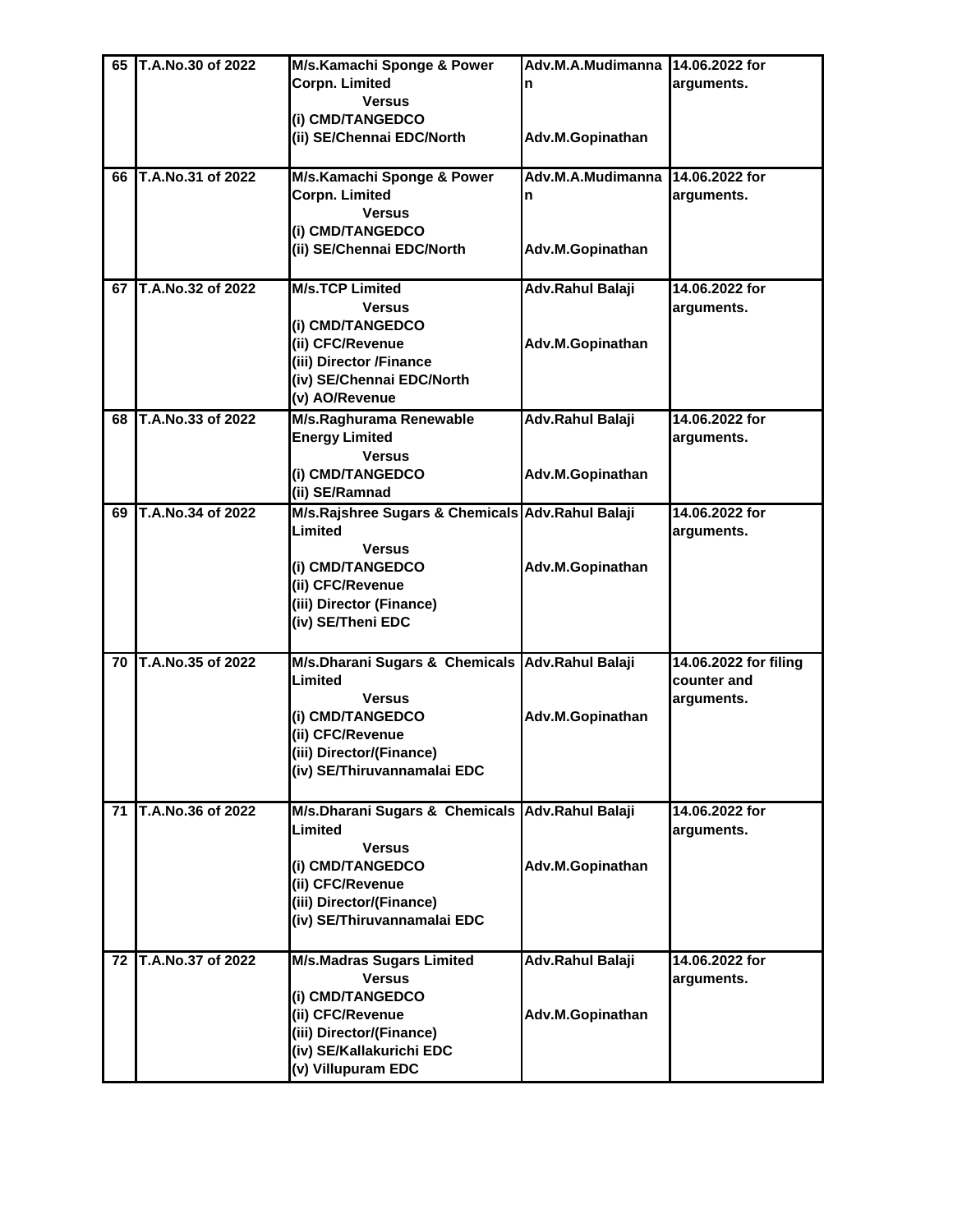| 73 | T.A.No.38 of 2022 | M/s.Raghurama Renewable                          | Adv.Rahul Balaji | 14.06.2022 for        |
|----|-------------------|--------------------------------------------------|------------------|-----------------------|
|    |                   | <b>Energy Limited</b>                            |                  | arguments.            |
|    |                   | <b>Versus</b>                                    |                  |                       |
|    |                   | (i) CMD/TANGEDCO                                 | Adv.M.Gopinathan |                       |
|    |                   | (ii) SE/Ramnad EDC                               |                  |                       |
| 74 | T.A.No.39 of 2022 | M/s.Kothari Sugars & Chemicals                   | Adv.Rahul Balaji | 14.06.2022 for        |
|    |                   | Limited                                          |                  | arguments.            |
|    |                   | <b>Versus</b>                                    |                  |                       |
|    |                   | (i) CMD/TANGEDCO                                 | Adv.M.Gopinathan |                       |
|    |                   | (ii) SE/Ramnad EDC                               |                  |                       |
| 75 | T.A.No.40 of 2022 | M/s.EID Parry (India) Ltd                        | Adv.Rahul Balaji | 14.06.2022 for        |
|    |                   | <b>Versus</b>                                    |                  | arguments.            |
|    |                   | (i) CMD/TANGEDCO                                 |                  |                       |
|    |                   | (ii) CFC/Revenue                                 | Adv.M.Gopinathan |                       |
|    |                   | (iii) Director /Finance                          |                  |                       |
|    |                   | (iv) SE/Trichy EDC                               |                  |                       |
| 76 | T.A.No.41 of 2022 | M/s.EID Parry (India) Ltd                        | Adv.Rahul Balaji | 14.06.2022 for        |
|    |                   | <b>Versus</b>                                    |                  | arguments.            |
|    |                   | (i) CMD/TANGEDCO                                 |                  |                       |
|    |                   | (ii) CFC/Revenue                                 | Adv.M.Gopinathan |                       |
|    |                   | (iii) Director /Finance                          |                  |                       |
|    |                   | (iv) SE/Trichy EDC                               |                  |                       |
| 77 | T.A.No.42 of 2022 | M/s.EID Parry (India) Ltd                        | Adv.Rahul Balaji | 14.06.2022 for        |
|    |                   | <b>Versus</b>                                    |                  | arguments.            |
|    |                   | (i) CMD/TANGEDCO                                 |                  |                       |
|    |                   | (ii) CFC/Revenue                                 | Adv.M.Gopinathan |                       |
|    |                   | (iii) Director /Finance                          |                  |                       |
|    |                   | (iv) SE/Trichy EDC                               |                  |                       |
| 78 | T.A.No.43 of 2022 | <b>M/s.Terra Energy Limited</b>                  | Adv.Rahul Balaji | 14.06.2022 for filing |
|    |                   | <b>Versus</b>                                    |                  | counter and           |
|    |                   | (i) CMD/TANGEDCO                                 |                  | arguments.            |
|    |                   | (ii) CFC/Revenue                                 | Adv.M.Gopinathan |                       |
|    |                   | (iii) Director /Finance                          |                  |                       |
|    |                   | (iv) SE/Cuddalore EDC                            |                  |                       |
|    |                   | (v) AO/Revenue                                   |                  |                       |
| 79 | T.A.No.44 of 2022 | <b>M/s.Terra Energy Limited</b>                  | Adv.Rahul Balaji | 14.06.2022 for filing |
|    |                   | <b>Versus</b>                                    |                  | counter and           |
|    |                   | (i) CMD/TANGEDCO                                 |                  | arguments.            |
|    |                   | (ii) CFC/Revenue                                 | Adv.M.Gopinathan |                       |
|    |                   | (iii) Director /Finance                          |                  |                       |
|    |                   | (iv) SE/Thanjavur EDC                            |                  |                       |
|    |                   | (v) AO/Revenue                                   |                  |                       |
| 80 | T.A.No.45 of 2022 | M/s.Shree Ambika Sugars Limited Adv.Rahul Balaji |                  | 14.06.2022 for filing |
|    |                   | <b>Versus</b>                                    |                  | counter and           |
|    |                   | (i) CMD/TANGEDCO                                 |                  | arguments.            |
|    |                   | (ii) CFC/Revenue                                 | Adv.M.Gopinathan |                       |
|    |                   | (iii) Director /Finance                          |                  |                       |
|    |                   | (iv) SE/Cuddalore EDC                            |                  |                       |
|    |                   | (v) AO/Revenue                                   |                  |                       |
|    |                   |                                                  |                  |                       |
| 81 | T.A.No.46 of 2022 | <b>M/s.Sakthi Sugars Limited</b>                 | Adv.Rahul Balaji | 14.06.2022 for        |
|    |                   | <b>Versus</b>                                    |                  | arguments.            |
|    |                   | (i) CMD/TANGEDCO                                 |                  |                       |
|    |                   | (ii) CFC/Revenue                                 | Adv.M.Gopinathan |                       |
|    |                   | (iii) Director /Finance                          |                  |                       |
|    |                   | (iv) SE/Sivaganga EDC                            |                  |                       |
|    |                   |                                                  |                  |                       |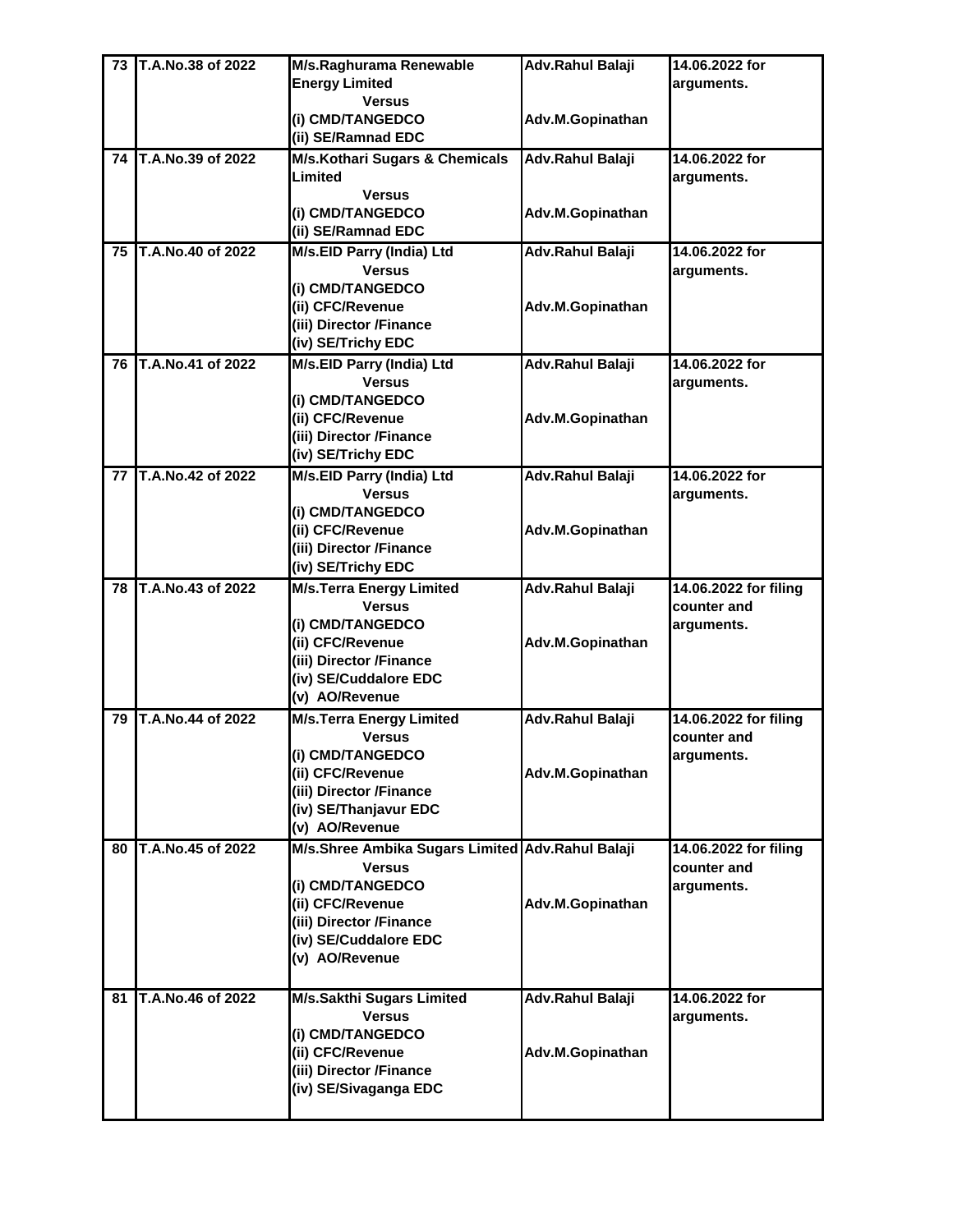| 82 | T.A.No.47 of 2022 | M/s.Shree Ambika Sugars Limited Adv.Rahul Balaji |                                    | 14.06.2022 for filing |
|----|-------------------|--------------------------------------------------|------------------------------------|-----------------------|
|    |                   | <b>Versus</b>                                    |                                    | counter and           |
|    |                   | (i) CMD/TANGEDCO                                 |                                    | arguments.            |
|    |                   | (ii) CFC/Revenue                                 | Adv.M.Gopinathan                   |                       |
|    |                   | (iii) Director /Finance                          |                                    |                       |
|    |                   | (iv) SE/Thanjavur                                |                                    |                       |
|    |                   | (v) AO/Revenue                                   |                                    |                       |
|    |                   |                                                  |                                    |                       |
|    |                   |                                                  |                                    |                       |
| 83 | T.A.No.48 of 2022 | M/s.Kothari Sugars and                           | Adv.Rahul Balaji                   | 14.06.2022 for        |
|    |                   | <b>Chemicals Limited</b>                         |                                    | arguments.            |
|    |                   | <b>Versus</b>                                    |                                    |                       |
|    |                   | (i) CMD/TANGEDCO                                 | Adv.M.Gopinathan                   |                       |
|    |                   | (ii) CFC/Revenue                                 |                                    |                       |
|    |                   | (iii) Director /Finance                          |                                    |                       |
|    |                   | (iv) SE/Trichy                                   |                                    |                       |
| 84 | T.A.No.49 of 2022 | <b>M/s.Kaveri Gas Power Limited</b>              | <b>Adv.Vinod Kumar</b>             | 14.06.2022 for filing |
|    |                   | <b>Versus</b>                                    |                                    | counter and           |
|    |                   | (i) CMD/TANGEDCO                                 |                                    | arguments             |
|    |                   | (ii) CFC/Revenue                                 | Adv.M.Gopinathan                   |                       |
|    |                   | (iii) Director /Finance                          |                                    |                       |
|    |                   | (iv) SE/Nagapattinam EDC                         |                                    |                       |
| 85 | T.A.No.50 of 2022 | M/s.MMS Steel & Power Pvt.                       | Adv.Rahul Balaji                   | 14.06.2022 for        |
|    |                   | Limited                                          |                                    | arguments.            |
|    |                   | <b>Versus</b>                                    |                                    |                       |
|    |                   | (i) CMD/TANGEDCO                                 | Adv.M.Gopinathan                   |                       |
|    |                   | (ii) SE/Nagapattinam EDC                         |                                    |                       |
| 86 | T.A.No.51 of 2022 | M/s.MMS Steel & Power Pvt.                       | Adv.Rahul Balaji                   | 14.06.2022 for        |
|    |                   | Limited                                          |                                    | arguments.            |
|    |                   | <b>Versus</b>                                    |                                    |                       |
|    |                   | (i) CMD/TANGEDCO                                 | Adv.M.Gopinathan                   |                       |
|    |                   | (ii) SE/Nagapattinam EDC                         |                                    |                       |
| 87 | T.A.No.52 of 2022 | <b>M/s.Sakthi Sugars Limited</b>                 | <b>Adv.Rahul Balaji</b>            | 14.06.2022 for        |
|    |                   | <b>Versus</b>                                    |                                    | arguments.            |
|    |                   | (i) CMD/TANGEDCO                                 |                                    |                       |
|    |                   | (ii) CFC/Revenue                                 | Adv.M.Gopinathan                   |                       |
|    |                   | (iii) Director /Finance                          |                                    |                       |
|    |                   | (iv) SE/Erode EDC                                |                                    |                       |
| 88 | T.A.No.53 of 2022 | <b>M/s.Sakthi Sugars Limited</b>                 | <b>Adv.Rahul Balaji</b>            | 14.06.2022 for        |
|    |                   | <b>Versus</b>                                    |                                    | arguments.            |
|    |                   | (i) CMD/TANGEDCO                                 |                                    |                       |
|    |                   | (ii) CFC/Revenue                                 | Adv.M.Gopinathan                   |                       |
|    |                   | (iii) Director /Finance                          |                                    |                       |
|    |                   | (iv) SE/Erode EDC                                |                                    |                       |
| 89 | T.A.No.54 of 2022 | <b>M/s.Bannari Amman Sugars</b>                  | Adv.Rahul Balaji                   | 14.06.2022 for        |
|    |                   | Limited                                          |                                    | arguments.            |
|    |                   | <b>Versus</b>                                    |                                    |                       |
|    |                   | (i) CMD/TANGEDCO                                 | Adv.M.Gopinathan                   |                       |
|    |                   | (ii) CFC/Revenue                                 |                                    |                       |
|    |                   | (iii) Director /Finance                          |                                    |                       |
|    |                   | (iv) SE/Erode EDC                                |                                    |                       |
| 90 | T.A.No.55 of 2022 | <b>M/s.Chemplast Sanmar Limited</b>              | Adv.AL. Ganthimathi 14.06.2022 for |                       |
|    |                   | <b>Versus</b>                                    |                                    | arguments.            |
|    |                   | (i) CMD/TANGEDCO                                 |                                    |                       |
|    |                   | (ii) SE/Mettur EDC                               | Adv.M.Gopinathan                   |                       |
|    |                   | (iii) AO/Mettur Circle Office                    |                                    |                       |
|    |                   |                                                  |                                    |                       |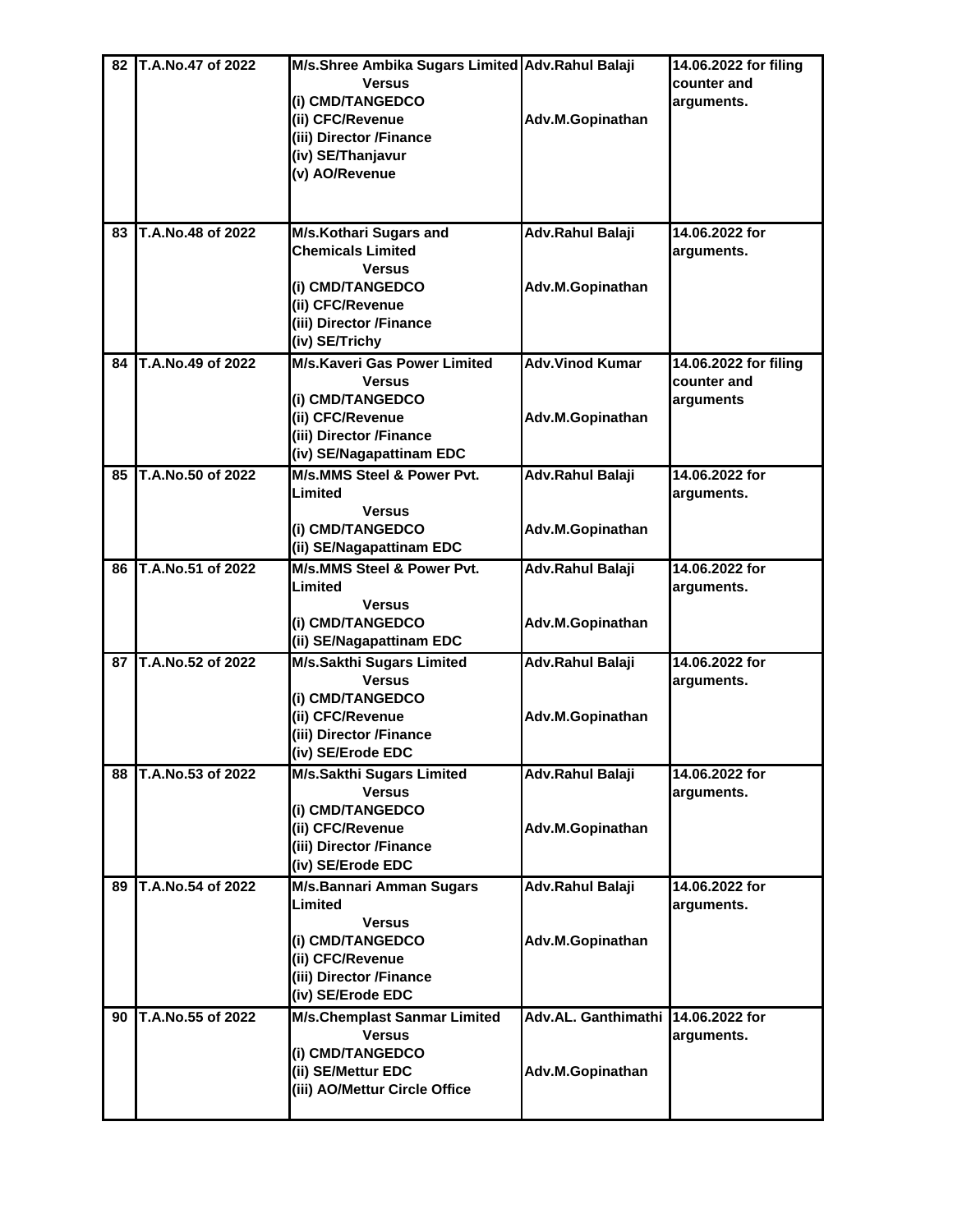| 91 | T.A.No.56 of 2022 | M/s.Seshasayee Paper and        | Adv.Rahul Balaji | 14.06.2022 for        |
|----|-------------------|---------------------------------|------------------|-----------------------|
|    |                   | <b>Boards Limited</b>           |                  | arguments.            |
|    |                   | <b>Versus</b>                   |                  |                       |
|    |                   | (i) CMD/TANGEDCO                | Adv.M.Gopinathan |                       |
|    |                   | (ii) CFC/Revenue                |                  |                       |
|    |                   | (iii) Director /Finance         |                  |                       |
|    |                   | (iv) SE/Mettur EDC              |                  |                       |
|    |                   |                                 |                  |                       |
| 92 | T.A.No.57 of 2022 | M/s.Basudha Udyog Limited       | Adv.Rahul Balaji | 14.06.2022 for filing |
|    |                   | <b>Versus</b>                   |                  | counter and           |
|    |                   | (i) CMD/TANGEDCO                |                  | arguments.            |
|    |                   | (ii) CFC/Revenue                | Adv.M.Gopinathan |                       |
|    |                   | (iii) Director /Finance         |                  |                       |
|    |                   | (iv) SE/Chennai EDC             |                  |                       |
| 93 | T.A.No.58 of 2022 | <b>M/s.MALCO Energy Limited</b> | Adv.Rahul Balaji | 14.06.2022 for        |
|    |                   | <b>Versus</b>                   |                  | arguments.            |
|    |                   | (i) CMD/TANGEDCO                |                  |                       |
|    |                   | (ii) CFC/Revenue                | Adv.M.Gopinathan |                       |
|    |                   | (iii) Director /Finance         |                  |                       |
|    |                   | (iv) SE/Mettur EDC              |                  |                       |
|    |                   | (v) AO/Revenue                  |                  |                       |
| 94 | T.A.No.59 of 2022 | M/s.OPG Energy Pvt. Limited     | Adv.Rahul Balaji | 14.06.2022 for        |
|    |                   | <b>Versus</b>                   |                  | arguments.            |
|    |                   | (i) CMD/TANGEDCO                |                  |                       |
|    |                   | (ii) CFC/Revenue                | Adv.M.Gopinathan |                       |
|    |                   | (iii) SE/Nagapattinam EDC       |                  |                       |
|    |                   | (iv) DFC/Nagapattinam EDC       |                  |                       |
| 95 | T.A.No.60 of 2022 | M/s.A.R.S. Metals Limited       | Adv.K.Seshadri   | 14.06.2022 for        |
|    |                   | <b>Versus</b>                   |                  | arguments.            |
|    |                   | (i) CMD/TANGEDCO                |                  |                       |
|    |                   | (ii) SE/ Chennai EDC/North      | Adv.M.Gopinathan |                       |
|    |                   |                                 |                  |                       |
| 96 | T.A.No.61 of 2022 | Subramania Siva Co-op. Sugar    | Adv.Rahul Balaji | 14.06.2022 for filing |
|    |                   | <b>Mills Limited</b>            |                  | counter and           |
|    |                   | <b>Versus</b>                   |                  | arguments.            |
|    |                   | (i) CMD/TANGEDCO                | Adv.M.Gopinathan |                       |
|    |                   | (ii) CFC/Revenue                |                  |                       |
|    |                   | (iii) Director/Finance          |                  |                       |
|    |                   | (iv) SE/Dharmapuri EDC          |                  |                       |
|    |                   |                                 |                  |                       |
| 97 | T.A.No.62 of 2022 | M/s.Bannari Amman Sugars        | Adv.Rahul Balaji | 14.06.2022 for        |
|    |                   | Limited                         |                  | arguments.            |
|    |                   | <b>Versus</b>                   |                  |                       |
|    |                   | (i) CMD/TANGEDCO                | Adv.M.Gopinathan |                       |
|    |                   | (ii) CFC/Revenue                |                  |                       |
|    |                   | (iii) Director /Finance         |                  |                       |
|    |                   | (iv) SE/Thiruvannamalai EDC     |                  |                       |
| 98 | T.A.No.63 of 2022 | M/s.EID Parry (India) Limited   | Adv.Rahul Balaji | 14.06.2022 for        |
|    |                   | <b>Versus</b>                   |                  | arguments.            |
|    |                   | (i) CMD/TANGEDCO                |                  |                       |
|    |                   | (ii) CFC/Revenue                | Adv.M.Gopinathan |                       |
|    |                   | (iii) Director/Finance          |                  |                       |
|    |                   |                                 |                  |                       |
|    |                   | (iv) SE/Karur EDC               |                  |                       |
|    |                   |                                 |                  |                       |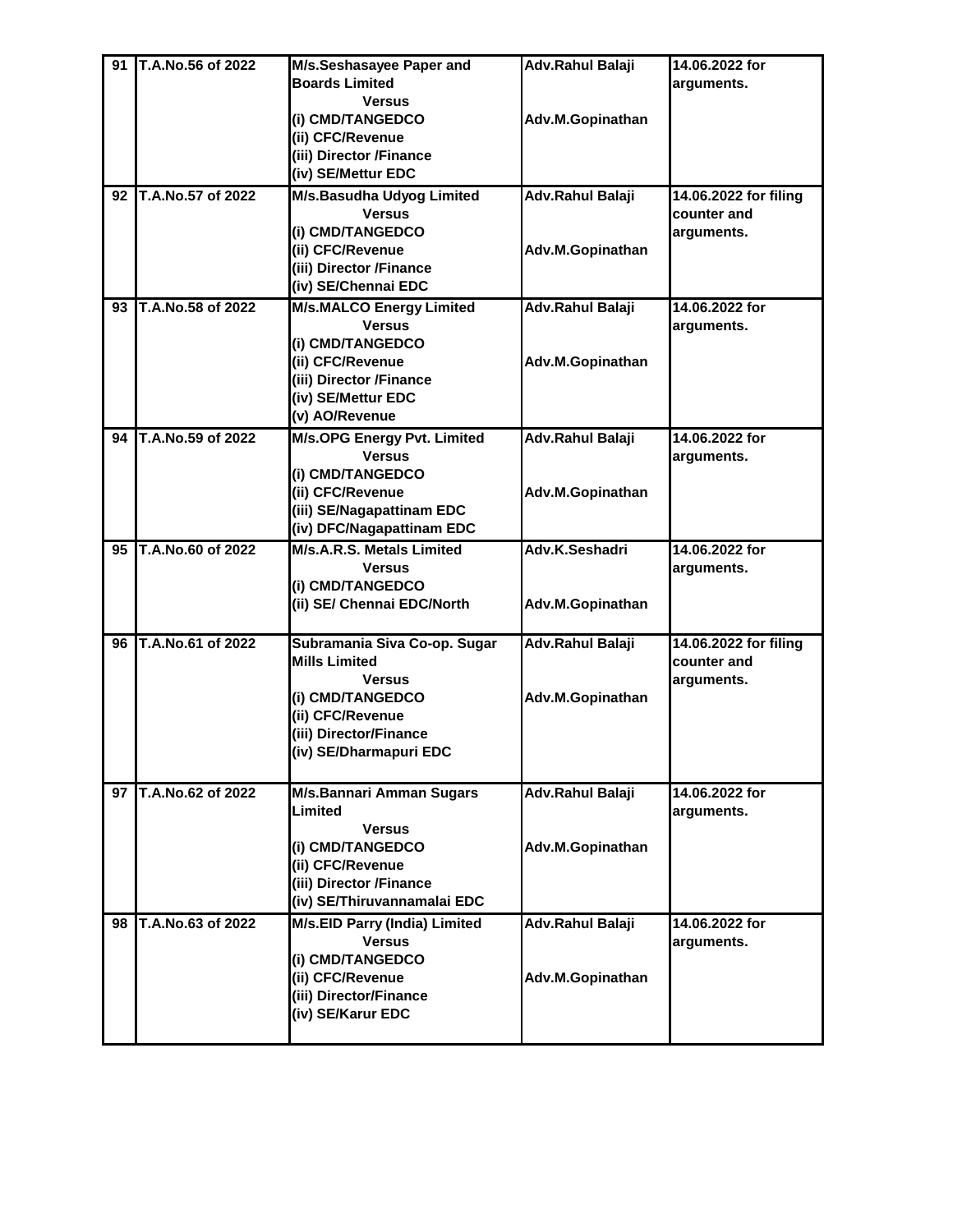| counter by<br>Limited<br><b>TANTRANSCO</b><br><b>Versus</b><br>Adv.M.Gopinathan<br><b>CMD/TANGEDCO</b><br>100 D.R.P.No.4 of 2022<br><b>M/s.Sulochana Cotton Spinning</b><br>Adv.R.S.Pandiyaraj<br>17.05.2022 for filing<br><b>Mills Pvt. Limited</b><br>counter<br><b>Versus</b><br>(i) CE/NCES, TANGEDCO<br>Adv.M.Gopinathan<br>(ii) CFC/Revenue<br>(iii) CE/IT Wing<br>(iv) SE/Palladam EDC<br>101 D.R.P.No.5 of 2022<br><b>M/s.Sulochana Cotton Spinning</b><br>Adv.R.S.Pandiyaraj<br>17.05.2022 for filing<br><b>Mills Pyt. Limited</b><br>counter<br><b>Versus</b><br>(i) CE/NCES, TANGEDCO<br>Adv.M.Gopinathan<br>(ii) CFC/Revenue<br>(iii) CE/IT Wing<br>(iv) SE/Palladam EDC<br><b>M/s.Hindustan Textiles</b><br>102 D.R.P.No.6 of 2022<br>Adv.R.S.Pandiyaraj<br>17.05.2022 for filing<br><b>Versus</b><br>counter<br>(i) CE/NCES, TANGEDCO<br>(ii) CFC/Revenue<br>Adv.M.Gopinathan<br>(iii) CE/IT Wing<br>(iv) SE/Dindigul EDC<br><b>CE/Commercial, TANGEDCO</b><br>103 I.A.No.1 of 2022<br>Adv.M.Gopinathan<br>10.05.2022 for<br><b>Versus</b><br>&<br>arguments.<br>R.P.No.1 of 2022<br>(i) Tmt.Tara Murali<br>(ii) Thiru.V.Gunalan<br>Adv.R.S.Pandiyaraj &<br>in<br>M.P.No.2 of 2021,<br>(iii) Tmt.S.Shalini<br>Adv.Rahul Balaji &<br><b>Adv.Arun Anbumani</b><br>M.P.Nos.33 to 36 of<br>(iv) Tmt.J.Shobha Lalith<br>(v) Tmt.G.Kumari Selva<br>2021, T.A.No.7 of<br>2021 & M.P.No.45 of<br>(vi) Thiru.K.Sakthivel<br>(vii) Thiru.Manivasagan<br>2021<br><b>M/s.SEPC Power Private Limited</b><br>104 M.P.No.3 of 2022<br>24.05.2022 for filing<br>Adv.Rahul Balaji<br>rejoinder.<br><b>Versus</b><br><b>CMD/TANGEDCO</b><br>Adv.M.Gopinathan<br>105 R.P.No.2 of 2022<br>M/s. Techno Electric & Engg. Co.<br>Adv.Rahul Balaji<br>10.05.2022 for filing<br>Limited<br>counter on the<br>in<br>D.R.P.No.27 of 2013<br>admissibility of the<br><b>Versus</b><br>petition as well as<br>(i) CMD/TANGEDCO<br>Adv.M.Gopinathan<br>(ii) CMD/TANTRANSCO<br>merits<br>M/s.Rajkumar Impex Pvt. Ltd<br>106 T.A.No.64 of 2022<br>14.06.2022 for<br><b>Versus</b><br>arguments.<br>(i) CMD/TANGEDCO<br>(ii) CFC/Revenue<br>Adv.M.Gopinathan<br>(iii) Director/Finance<br>(iv) SE/Tuticorin EDC | 107 M.P.No.6 of 2022<br>M/s.Palvai Green Power Pvt.<br>Adv.Veda<br>10.05.2022 for<br>Limited<br>counter.<br><b>Versus</b><br>(i) CMD/TANGEDCO<br>Adv.M.Gopinathan | 99 | <b>ID.R.P.No.3 of 2022</b> | <b>M/s.OPG Power Generation Pvt.</b> | Adv.Tanya Kapoor | 24.05.2022 for filing |
|----------------------------------------------------------------------------------------------------------------------------------------------------------------------------------------------------------------------------------------------------------------------------------------------------------------------------------------------------------------------------------------------------------------------------------------------------------------------------------------------------------------------------------------------------------------------------------------------------------------------------------------------------------------------------------------------------------------------------------------------------------------------------------------------------------------------------------------------------------------------------------------------------------------------------------------------------------------------------------------------------------------------------------------------------------------------------------------------------------------------------------------------------------------------------------------------------------------------------------------------------------------------------------------------------------------------------------------------------------------------------------------------------------------------------------------------------------------------------------------------------------------------------------------------------------------------------------------------------------------------------------------------------------------------------------------------------------------------------------------------------------------------------------------------------------------------------------------------------------------------------------------------------------------------------------------------------------------------------------------------------------------------------------------------------------------------------------------------------------------------------------------------------------------------------------------------|-------------------------------------------------------------------------------------------------------------------------------------------------------------------|----|----------------------------|--------------------------------------|------------------|-----------------------|
|                                                                                                                                                                                                                                                                                                                                                                                                                                                                                                                                                                                                                                                                                                                                                                                                                                                                                                                                                                                                                                                                                                                                                                                                                                                                                                                                                                                                                                                                                                                                                                                                                                                                                                                                                                                                                                                                                                                                                                                                                                                                                                                                                                                              |                                                                                                                                                                   |    |                            |                                      |                  |                       |
|                                                                                                                                                                                                                                                                                                                                                                                                                                                                                                                                                                                                                                                                                                                                                                                                                                                                                                                                                                                                                                                                                                                                                                                                                                                                                                                                                                                                                                                                                                                                                                                                                                                                                                                                                                                                                                                                                                                                                                                                                                                                                                                                                                                              |                                                                                                                                                                   |    |                            |                                      |                  |                       |
|                                                                                                                                                                                                                                                                                                                                                                                                                                                                                                                                                                                                                                                                                                                                                                                                                                                                                                                                                                                                                                                                                                                                                                                                                                                                                                                                                                                                                                                                                                                                                                                                                                                                                                                                                                                                                                                                                                                                                                                                                                                                                                                                                                                              |                                                                                                                                                                   |    |                            |                                      |                  |                       |
|                                                                                                                                                                                                                                                                                                                                                                                                                                                                                                                                                                                                                                                                                                                                                                                                                                                                                                                                                                                                                                                                                                                                                                                                                                                                                                                                                                                                                                                                                                                                                                                                                                                                                                                                                                                                                                                                                                                                                                                                                                                                                                                                                                                              |                                                                                                                                                                   |    |                            |                                      |                  |                       |
|                                                                                                                                                                                                                                                                                                                                                                                                                                                                                                                                                                                                                                                                                                                                                                                                                                                                                                                                                                                                                                                                                                                                                                                                                                                                                                                                                                                                                                                                                                                                                                                                                                                                                                                                                                                                                                                                                                                                                                                                                                                                                                                                                                                              |                                                                                                                                                                   |    |                            |                                      |                  |                       |
|                                                                                                                                                                                                                                                                                                                                                                                                                                                                                                                                                                                                                                                                                                                                                                                                                                                                                                                                                                                                                                                                                                                                                                                                                                                                                                                                                                                                                                                                                                                                                                                                                                                                                                                                                                                                                                                                                                                                                                                                                                                                                                                                                                                              |                                                                                                                                                                   |    |                            |                                      |                  |                       |
|                                                                                                                                                                                                                                                                                                                                                                                                                                                                                                                                                                                                                                                                                                                                                                                                                                                                                                                                                                                                                                                                                                                                                                                                                                                                                                                                                                                                                                                                                                                                                                                                                                                                                                                                                                                                                                                                                                                                                                                                                                                                                                                                                                                              |                                                                                                                                                                   |    |                            |                                      |                  |                       |
|                                                                                                                                                                                                                                                                                                                                                                                                                                                                                                                                                                                                                                                                                                                                                                                                                                                                                                                                                                                                                                                                                                                                                                                                                                                                                                                                                                                                                                                                                                                                                                                                                                                                                                                                                                                                                                                                                                                                                                                                                                                                                                                                                                                              |                                                                                                                                                                   |    |                            |                                      |                  |                       |
|                                                                                                                                                                                                                                                                                                                                                                                                                                                                                                                                                                                                                                                                                                                                                                                                                                                                                                                                                                                                                                                                                                                                                                                                                                                                                                                                                                                                                                                                                                                                                                                                                                                                                                                                                                                                                                                                                                                                                                                                                                                                                                                                                                                              |                                                                                                                                                                   |    |                            |                                      |                  |                       |
|                                                                                                                                                                                                                                                                                                                                                                                                                                                                                                                                                                                                                                                                                                                                                                                                                                                                                                                                                                                                                                                                                                                                                                                                                                                                                                                                                                                                                                                                                                                                                                                                                                                                                                                                                                                                                                                                                                                                                                                                                                                                                                                                                                                              |                                                                                                                                                                   |    |                            |                                      |                  |                       |
|                                                                                                                                                                                                                                                                                                                                                                                                                                                                                                                                                                                                                                                                                                                                                                                                                                                                                                                                                                                                                                                                                                                                                                                                                                                                                                                                                                                                                                                                                                                                                                                                                                                                                                                                                                                                                                                                                                                                                                                                                                                                                                                                                                                              |                                                                                                                                                                   |    |                            |                                      |                  |                       |
|                                                                                                                                                                                                                                                                                                                                                                                                                                                                                                                                                                                                                                                                                                                                                                                                                                                                                                                                                                                                                                                                                                                                                                                                                                                                                                                                                                                                                                                                                                                                                                                                                                                                                                                                                                                                                                                                                                                                                                                                                                                                                                                                                                                              |                                                                                                                                                                   |    |                            |                                      |                  |                       |
|                                                                                                                                                                                                                                                                                                                                                                                                                                                                                                                                                                                                                                                                                                                                                                                                                                                                                                                                                                                                                                                                                                                                                                                                                                                                                                                                                                                                                                                                                                                                                                                                                                                                                                                                                                                                                                                                                                                                                                                                                                                                                                                                                                                              |                                                                                                                                                                   |    |                            |                                      |                  |                       |
|                                                                                                                                                                                                                                                                                                                                                                                                                                                                                                                                                                                                                                                                                                                                                                                                                                                                                                                                                                                                                                                                                                                                                                                                                                                                                                                                                                                                                                                                                                                                                                                                                                                                                                                                                                                                                                                                                                                                                                                                                                                                                                                                                                                              |                                                                                                                                                                   |    |                            |                                      |                  |                       |
|                                                                                                                                                                                                                                                                                                                                                                                                                                                                                                                                                                                                                                                                                                                                                                                                                                                                                                                                                                                                                                                                                                                                                                                                                                                                                                                                                                                                                                                                                                                                                                                                                                                                                                                                                                                                                                                                                                                                                                                                                                                                                                                                                                                              |                                                                                                                                                                   |    |                            |                                      |                  |                       |
|                                                                                                                                                                                                                                                                                                                                                                                                                                                                                                                                                                                                                                                                                                                                                                                                                                                                                                                                                                                                                                                                                                                                                                                                                                                                                                                                                                                                                                                                                                                                                                                                                                                                                                                                                                                                                                                                                                                                                                                                                                                                                                                                                                                              |                                                                                                                                                                   |    |                            |                                      |                  |                       |
|                                                                                                                                                                                                                                                                                                                                                                                                                                                                                                                                                                                                                                                                                                                                                                                                                                                                                                                                                                                                                                                                                                                                                                                                                                                                                                                                                                                                                                                                                                                                                                                                                                                                                                                                                                                                                                                                                                                                                                                                                                                                                                                                                                                              |                                                                                                                                                                   |    |                            |                                      |                  |                       |
|                                                                                                                                                                                                                                                                                                                                                                                                                                                                                                                                                                                                                                                                                                                                                                                                                                                                                                                                                                                                                                                                                                                                                                                                                                                                                                                                                                                                                                                                                                                                                                                                                                                                                                                                                                                                                                                                                                                                                                                                                                                                                                                                                                                              |                                                                                                                                                                   |    |                            |                                      |                  |                       |
|                                                                                                                                                                                                                                                                                                                                                                                                                                                                                                                                                                                                                                                                                                                                                                                                                                                                                                                                                                                                                                                                                                                                                                                                                                                                                                                                                                                                                                                                                                                                                                                                                                                                                                                                                                                                                                                                                                                                                                                                                                                                                                                                                                                              |                                                                                                                                                                   |    |                            |                                      |                  |                       |
|                                                                                                                                                                                                                                                                                                                                                                                                                                                                                                                                                                                                                                                                                                                                                                                                                                                                                                                                                                                                                                                                                                                                                                                                                                                                                                                                                                                                                                                                                                                                                                                                                                                                                                                                                                                                                                                                                                                                                                                                                                                                                                                                                                                              |                                                                                                                                                                   |    |                            |                                      |                  |                       |
|                                                                                                                                                                                                                                                                                                                                                                                                                                                                                                                                                                                                                                                                                                                                                                                                                                                                                                                                                                                                                                                                                                                                                                                                                                                                                                                                                                                                                                                                                                                                                                                                                                                                                                                                                                                                                                                                                                                                                                                                                                                                                                                                                                                              |                                                                                                                                                                   |    |                            |                                      |                  |                       |
|                                                                                                                                                                                                                                                                                                                                                                                                                                                                                                                                                                                                                                                                                                                                                                                                                                                                                                                                                                                                                                                                                                                                                                                                                                                                                                                                                                                                                                                                                                                                                                                                                                                                                                                                                                                                                                                                                                                                                                                                                                                                                                                                                                                              |                                                                                                                                                                   |    |                            |                                      |                  |                       |
|                                                                                                                                                                                                                                                                                                                                                                                                                                                                                                                                                                                                                                                                                                                                                                                                                                                                                                                                                                                                                                                                                                                                                                                                                                                                                                                                                                                                                                                                                                                                                                                                                                                                                                                                                                                                                                                                                                                                                                                                                                                                                                                                                                                              |                                                                                                                                                                   |    |                            |                                      |                  |                       |
|                                                                                                                                                                                                                                                                                                                                                                                                                                                                                                                                                                                                                                                                                                                                                                                                                                                                                                                                                                                                                                                                                                                                                                                                                                                                                                                                                                                                                                                                                                                                                                                                                                                                                                                                                                                                                                                                                                                                                                                                                                                                                                                                                                                              |                                                                                                                                                                   |    |                            |                                      |                  |                       |
|                                                                                                                                                                                                                                                                                                                                                                                                                                                                                                                                                                                                                                                                                                                                                                                                                                                                                                                                                                                                                                                                                                                                                                                                                                                                                                                                                                                                                                                                                                                                                                                                                                                                                                                                                                                                                                                                                                                                                                                                                                                                                                                                                                                              |                                                                                                                                                                   |    |                            |                                      |                  |                       |
|                                                                                                                                                                                                                                                                                                                                                                                                                                                                                                                                                                                                                                                                                                                                                                                                                                                                                                                                                                                                                                                                                                                                                                                                                                                                                                                                                                                                                                                                                                                                                                                                                                                                                                                                                                                                                                                                                                                                                                                                                                                                                                                                                                                              |                                                                                                                                                                   |    |                            |                                      |                  |                       |
|                                                                                                                                                                                                                                                                                                                                                                                                                                                                                                                                                                                                                                                                                                                                                                                                                                                                                                                                                                                                                                                                                                                                                                                                                                                                                                                                                                                                                                                                                                                                                                                                                                                                                                                                                                                                                                                                                                                                                                                                                                                                                                                                                                                              |                                                                                                                                                                   |    |                            |                                      |                  |                       |
|                                                                                                                                                                                                                                                                                                                                                                                                                                                                                                                                                                                                                                                                                                                                                                                                                                                                                                                                                                                                                                                                                                                                                                                                                                                                                                                                                                                                                                                                                                                                                                                                                                                                                                                                                                                                                                                                                                                                                                                                                                                                                                                                                                                              |                                                                                                                                                                   |    |                            |                                      |                  |                       |
|                                                                                                                                                                                                                                                                                                                                                                                                                                                                                                                                                                                                                                                                                                                                                                                                                                                                                                                                                                                                                                                                                                                                                                                                                                                                                                                                                                                                                                                                                                                                                                                                                                                                                                                                                                                                                                                                                                                                                                                                                                                                                                                                                                                              |                                                                                                                                                                   |    |                            |                                      |                  |                       |
|                                                                                                                                                                                                                                                                                                                                                                                                                                                                                                                                                                                                                                                                                                                                                                                                                                                                                                                                                                                                                                                                                                                                                                                                                                                                                                                                                                                                                                                                                                                                                                                                                                                                                                                                                                                                                                                                                                                                                                                                                                                                                                                                                                                              |                                                                                                                                                                   |    |                            |                                      |                  |                       |
|                                                                                                                                                                                                                                                                                                                                                                                                                                                                                                                                                                                                                                                                                                                                                                                                                                                                                                                                                                                                                                                                                                                                                                                                                                                                                                                                                                                                                                                                                                                                                                                                                                                                                                                                                                                                                                                                                                                                                                                                                                                                                                                                                                                              |                                                                                                                                                                   |    |                            |                                      |                  |                       |
|                                                                                                                                                                                                                                                                                                                                                                                                                                                                                                                                                                                                                                                                                                                                                                                                                                                                                                                                                                                                                                                                                                                                                                                                                                                                                                                                                                                                                                                                                                                                                                                                                                                                                                                                                                                                                                                                                                                                                                                                                                                                                                                                                                                              |                                                                                                                                                                   |    |                            |                                      |                  |                       |
|                                                                                                                                                                                                                                                                                                                                                                                                                                                                                                                                                                                                                                                                                                                                                                                                                                                                                                                                                                                                                                                                                                                                                                                                                                                                                                                                                                                                                                                                                                                                                                                                                                                                                                                                                                                                                                                                                                                                                                                                                                                                                                                                                                                              |                                                                                                                                                                   |    |                            |                                      |                  |                       |
|                                                                                                                                                                                                                                                                                                                                                                                                                                                                                                                                                                                                                                                                                                                                                                                                                                                                                                                                                                                                                                                                                                                                                                                                                                                                                                                                                                                                                                                                                                                                                                                                                                                                                                                                                                                                                                                                                                                                                                                                                                                                                                                                                                                              |                                                                                                                                                                   |    |                            |                                      |                  |                       |
|                                                                                                                                                                                                                                                                                                                                                                                                                                                                                                                                                                                                                                                                                                                                                                                                                                                                                                                                                                                                                                                                                                                                                                                                                                                                                                                                                                                                                                                                                                                                                                                                                                                                                                                                                                                                                                                                                                                                                                                                                                                                                                                                                                                              |                                                                                                                                                                   |    |                            |                                      |                  |                       |
|                                                                                                                                                                                                                                                                                                                                                                                                                                                                                                                                                                                                                                                                                                                                                                                                                                                                                                                                                                                                                                                                                                                                                                                                                                                                                                                                                                                                                                                                                                                                                                                                                                                                                                                                                                                                                                                                                                                                                                                                                                                                                                                                                                                              |                                                                                                                                                                   |    |                            |                                      |                  |                       |
|                                                                                                                                                                                                                                                                                                                                                                                                                                                                                                                                                                                                                                                                                                                                                                                                                                                                                                                                                                                                                                                                                                                                                                                                                                                                                                                                                                                                                                                                                                                                                                                                                                                                                                                                                                                                                                                                                                                                                                                                                                                                                                                                                                                              |                                                                                                                                                                   |    |                            |                                      |                  |                       |
|                                                                                                                                                                                                                                                                                                                                                                                                                                                                                                                                                                                                                                                                                                                                                                                                                                                                                                                                                                                                                                                                                                                                                                                                                                                                                                                                                                                                                                                                                                                                                                                                                                                                                                                                                                                                                                                                                                                                                                                                                                                                                                                                                                                              |                                                                                                                                                                   |    |                            |                                      |                  |                       |
|                                                                                                                                                                                                                                                                                                                                                                                                                                                                                                                                                                                                                                                                                                                                                                                                                                                                                                                                                                                                                                                                                                                                                                                                                                                                                                                                                                                                                                                                                                                                                                                                                                                                                                                                                                                                                                                                                                                                                                                                                                                                                                                                                                                              |                                                                                                                                                                   |    |                            |                                      |                  |                       |
|                                                                                                                                                                                                                                                                                                                                                                                                                                                                                                                                                                                                                                                                                                                                                                                                                                                                                                                                                                                                                                                                                                                                                                                                                                                                                                                                                                                                                                                                                                                                                                                                                                                                                                                                                                                                                                                                                                                                                                                                                                                                                                                                                                                              |                                                                                                                                                                   |    |                            |                                      |                  |                       |
|                                                                                                                                                                                                                                                                                                                                                                                                                                                                                                                                                                                                                                                                                                                                                                                                                                                                                                                                                                                                                                                                                                                                                                                                                                                                                                                                                                                                                                                                                                                                                                                                                                                                                                                                                                                                                                                                                                                                                                                                                                                                                                                                                                                              |                                                                                                                                                                   |    |                            |                                      |                  |                       |
|                                                                                                                                                                                                                                                                                                                                                                                                                                                                                                                                                                                                                                                                                                                                                                                                                                                                                                                                                                                                                                                                                                                                                                                                                                                                                                                                                                                                                                                                                                                                                                                                                                                                                                                                                                                                                                                                                                                                                                                                                                                                                                                                                                                              |                                                                                                                                                                   |    |                            |                                      |                  |                       |
|                                                                                                                                                                                                                                                                                                                                                                                                                                                                                                                                                                                                                                                                                                                                                                                                                                                                                                                                                                                                                                                                                                                                                                                                                                                                                                                                                                                                                                                                                                                                                                                                                                                                                                                                                                                                                                                                                                                                                                                                                                                                                                                                                                                              |                                                                                                                                                                   |    |                            |                                      |                  |                       |
|                                                                                                                                                                                                                                                                                                                                                                                                                                                                                                                                                                                                                                                                                                                                                                                                                                                                                                                                                                                                                                                                                                                                                                                                                                                                                                                                                                                                                                                                                                                                                                                                                                                                                                                                                                                                                                                                                                                                                                                                                                                                                                                                                                                              |                                                                                                                                                                   |    |                            |                                      |                  |                       |
|                                                                                                                                                                                                                                                                                                                                                                                                                                                                                                                                                                                                                                                                                                                                                                                                                                                                                                                                                                                                                                                                                                                                                                                                                                                                                                                                                                                                                                                                                                                                                                                                                                                                                                                                                                                                                                                                                                                                                                                                                                                                                                                                                                                              |                                                                                                                                                                   |    |                            |                                      |                  |                       |
|                                                                                                                                                                                                                                                                                                                                                                                                                                                                                                                                                                                                                                                                                                                                                                                                                                                                                                                                                                                                                                                                                                                                                                                                                                                                                                                                                                                                                                                                                                                                                                                                                                                                                                                                                                                                                                                                                                                                                                                                                                                                                                                                                                                              |                                                                                                                                                                   |    |                            |                                      |                  |                       |
|                                                                                                                                                                                                                                                                                                                                                                                                                                                                                                                                                                                                                                                                                                                                                                                                                                                                                                                                                                                                                                                                                                                                                                                                                                                                                                                                                                                                                                                                                                                                                                                                                                                                                                                                                                                                                                                                                                                                                                                                                                                                                                                                                                                              |                                                                                                                                                                   |    |                            |                                      |                  |                       |
|                                                                                                                                                                                                                                                                                                                                                                                                                                                                                                                                                                                                                                                                                                                                                                                                                                                                                                                                                                                                                                                                                                                                                                                                                                                                                                                                                                                                                                                                                                                                                                                                                                                                                                                                                                                                                                                                                                                                                                                                                                                                                                                                                                                              |                                                                                                                                                                   |    |                            |                                      |                  |                       |
|                                                                                                                                                                                                                                                                                                                                                                                                                                                                                                                                                                                                                                                                                                                                                                                                                                                                                                                                                                                                                                                                                                                                                                                                                                                                                                                                                                                                                                                                                                                                                                                                                                                                                                                                                                                                                                                                                                                                                                                                                                                                                                                                                                                              |                                                                                                                                                                   |    |                            |                                      |                  |                       |
|                                                                                                                                                                                                                                                                                                                                                                                                                                                                                                                                                                                                                                                                                                                                                                                                                                                                                                                                                                                                                                                                                                                                                                                                                                                                                                                                                                                                                                                                                                                                                                                                                                                                                                                                                                                                                                                                                                                                                                                                                                                                                                                                                                                              |                                                                                                                                                                   |    |                            |                                      |                  |                       |
|                                                                                                                                                                                                                                                                                                                                                                                                                                                                                                                                                                                                                                                                                                                                                                                                                                                                                                                                                                                                                                                                                                                                                                                                                                                                                                                                                                                                                                                                                                                                                                                                                                                                                                                                                                                                                                                                                                                                                                                                                                                                                                                                                                                              |                                                                                                                                                                   |    |                            |                                      |                  |                       |
|                                                                                                                                                                                                                                                                                                                                                                                                                                                                                                                                                                                                                                                                                                                                                                                                                                                                                                                                                                                                                                                                                                                                                                                                                                                                                                                                                                                                                                                                                                                                                                                                                                                                                                                                                                                                                                                                                                                                                                                                                                                                                                                                                                                              |                                                                                                                                                                   |    |                            |                                      |                  |                       |
|                                                                                                                                                                                                                                                                                                                                                                                                                                                                                                                                                                                                                                                                                                                                                                                                                                                                                                                                                                                                                                                                                                                                                                                                                                                                                                                                                                                                                                                                                                                                                                                                                                                                                                                                                                                                                                                                                                                                                                                                                                                                                                                                                                                              |                                                                                                                                                                   |    |                            |                                      |                  |                       |
|                                                                                                                                                                                                                                                                                                                                                                                                                                                                                                                                                                                                                                                                                                                                                                                                                                                                                                                                                                                                                                                                                                                                                                                                                                                                                                                                                                                                                                                                                                                                                                                                                                                                                                                                                                                                                                                                                                                                                                                                                                                                                                                                                                                              |                                                                                                                                                                   |    |                            |                                      |                  |                       |
|                                                                                                                                                                                                                                                                                                                                                                                                                                                                                                                                                                                                                                                                                                                                                                                                                                                                                                                                                                                                                                                                                                                                                                                                                                                                                                                                                                                                                                                                                                                                                                                                                                                                                                                                                                                                                                                                                                                                                                                                                                                                                                                                                                                              |                                                                                                                                                                   |    |                            |                                      |                  |                       |
|                                                                                                                                                                                                                                                                                                                                                                                                                                                                                                                                                                                                                                                                                                                                                                                                                                                                                                                                                                                                                                                                                                                                                                                                                                                                                                                                                                                                                                                                                                                                                                                                                                                                                                                                                                                                                                                                                                                                                                                                                                                                                                                                                                                              |                                                                                                                                                                   |    |                            |                                      |                  |                       |
|                                                                                                                                                                                                                                                                                                                                                                                                                                                                                                                                                                                                                                                                                                                                                                                                                                                                                                                                                                                                                                                                                                                                                                                                                                                                                                                                                                                                                                                                                                                                                                                                                                                                                                                                                                                                                                                                                                                                                                                                                                                                                                                                                                                              |                                                                                                                                                                   |    |                            | (ii) SE/Virudhunagar EDC             |                  |                       |
|                                                                                                                                                                                                                                                                                                                                                                                                                                                                                                                                                                                                                                                                                                                                                                                                                                                                                                                                                                                                                                                                                                                                                                                                                                                                                                                                                                                                                                                                                                                                                                                                                                                                                                                                                                                                                                                                                                                                                                                                                                                                                                                                                                                              |                                                                                                                                                                   |    |                            |                                      |                  |                       |
|                                                                                                                                                                                                                                                                                                                                                                                                                                                                                                                                                                                                                                                                                                                                                                                                                                                                                                                                                                                                                                                                                                                                                                                                                                                                                                                                                                                                                                                                                                                                                                                                                                                                                                                                                                                                                                                                                                                                                                                                                                                                                                                                                                                              |                                                                                                                                                                   |    |                            |                                      |                  |                       |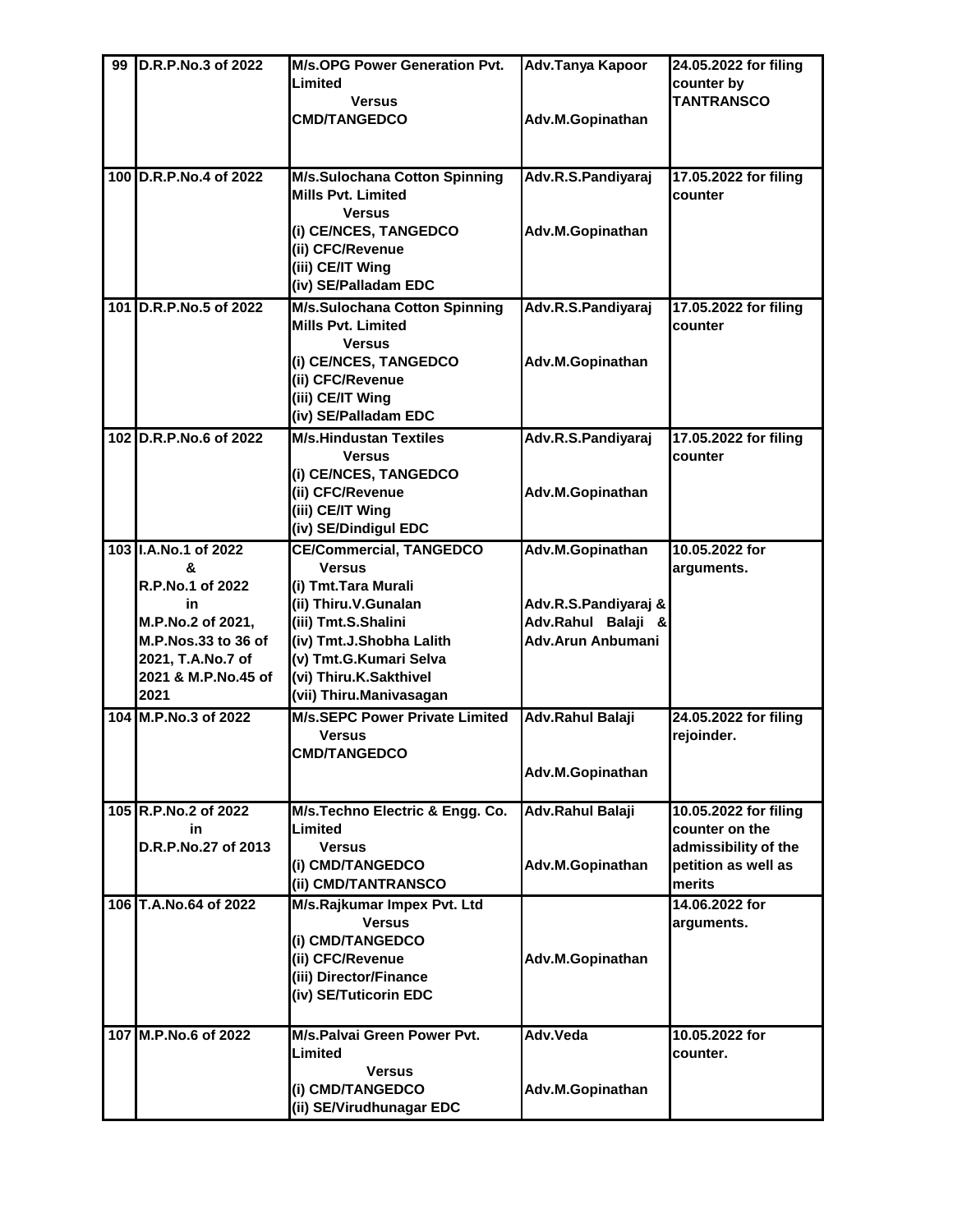| 108 M.P.No.7 of 2022    | Thiru.M.Xavier,                                                           | <b>Represented by</b>                         | 24.05.2022 for                     |
|-------------------------|---------------------------------------------------------------------------|-----------------------------------------------|------------------------------------|
|                         | <b>Tuticorin</b><br><b>Versus</b>                                         | Thiru.S.Neelakanta<br>Pillai                  | arguments.                         |
|                         | (i) CMD/TANGEDCO                                                          |                                               |                                    |
|                         | (ii) Director / Distribution<br>(iii) CE/Distn., Tirunelveli              | Adv.M.Gopinathan                              |                                    |
|                         | (iv) SE/Tuticorin EDC                                                     |                                               |                                    |
| 109 M.P.No.8 of 2022    | <b>M/s.Evita Constructions Pvt.</b>                                       | M/s.Stephen &                                 | 24.05.2022 for                     |
|                         | Limited<br><b>Versus</b>                                                  | <b>Stephen Advocates</b><br><b>Associates</b> | arguments.                         |
|                         | (i) CMD/TANGEDCO                                                          |                                               |                                    |
|                         | (ii) SE/Chengalpet EDC                                                    | Adv.M.Gopinathan                              |                                    |
|                         | (iii) CE/Distn./Chennai South                                             |                                               |                                    |
|                         | (iv) CE/Commercial                                                        |                                               |                                    |
| 110 D.R.P.No.7 of 2022  | M/s.Arkay Energy (Rameswaram)<br>Limited                                  | Adv.Anirudh<br><b>Krishnan</b>                | 24.05.2022 for filing<br>counter.  |
|                         | <b>Versus</b>                                                             |                                               |                                    |
|                         | (i) Principal Secretary to Govt.,                                         |                                               |                                    |
|                         | <b>Energy Department, GoTN</b>                                            |                                               |                                    |
|                         | (ii) CMD/TANGEDCO                                                         | Adv.M.Gopinathan                              |                                    |
|                         |                                                                           |                                               |                                    |
| 111 M.P.No.9 of 2022    | <b>CFC/Regulatory Cell, TANGEDCO</b>                                      | Adv.M.Gopinathan                              | 10.05.2022 for further<br>hearing. |
| 112 I.A.No.1 of 2022    | <b>M/s.Solitaire BTN Solar Private</b>                                    | <b>HSA Advocates</b>                          | 17.05.2022 for filing              |
| &<br>D.R.P.No.8 of 2022 | Limited<br><b>Versus</b>                                                  |                                               | counter as a last<br>chance.       |
|                         | (i) CMD/TANGEDCO                                                          | Adv.M.Gopinathan                              |                                    |
|                         | (ii) CE/NCES, TANGEDCO                                                    |                                               |                                    |
| 113 T.A.No.65 of 2022   | M/s.SKI Carbon Black (India) Pvt.                                         | Adv.Rahul Balaji                              | 14.06.2022 for                     |
|                         | Limited<br><b>Versus</b>                                                  |                                               | arguments.                         |
|                         | (i) CMD/TANGEDCO                                                          | Adv.M.Gopinathan                              |                                    |
|                         | (ii) CFC/Revenue                                                          |                                               |                                    |
|                         | (iii) Director/Finance                                                    |                                               |                                    |
|                         | (iv) SE/CEDC North                                                        |                                               |                                    |
| 114 M.P.No.11 of 2022   | (v) AO/Revenue/CEDC North<br>Power Engineers Society of Tamil Rep. by its |                                               | 17.05.2022 for filing              |
|                         | Nadu (PESOT)                                                              | <b>President</b>                              | counter on the                     |
|                         | <b>Versus</b>                                                             |                                               | maintainability of the             |
|                         | (i) CMD/TANGEDCO                                                          | Adv.M.Gopinathan                              | petition as well as on             |
|                         | (ii) PPN Power Generating Co.                                             |                                               | merits by R-1 & R-2                |
|                         | Pvt. Limited                                                              |                                               | and filing of affidavit<br>by R-1. |
| 115 M.P.No.12 of 2022   | <b>CE/PPP, TANGEDCO</b>                                                   | Adv.M.Gopinathan                              | 24.05.2022 for further             |
|                         |                                                                           |                                               | hearing                            |
| 116 D.R.P.No.9 of 2022  | M/s.Palvai Green Power Pvt.                                               | Adv.Veda                                      | 10.05.2022 for                     |
|                         | Limited<br><b>Versus</b>                                                  |                                               | counter.                           |
|                         | (i) CMD/TANGEDCO                                                          | Adv.M.Gopinathan                              |                                    |
|                         | (ii) SE/Virudhunagar EDC                                                  |                                               |                                    |
|                         | (iii) CE/NCES                                                             |                                               |                                    |
|                         | (iv) CFC/General                                                          |                                               |                                    |